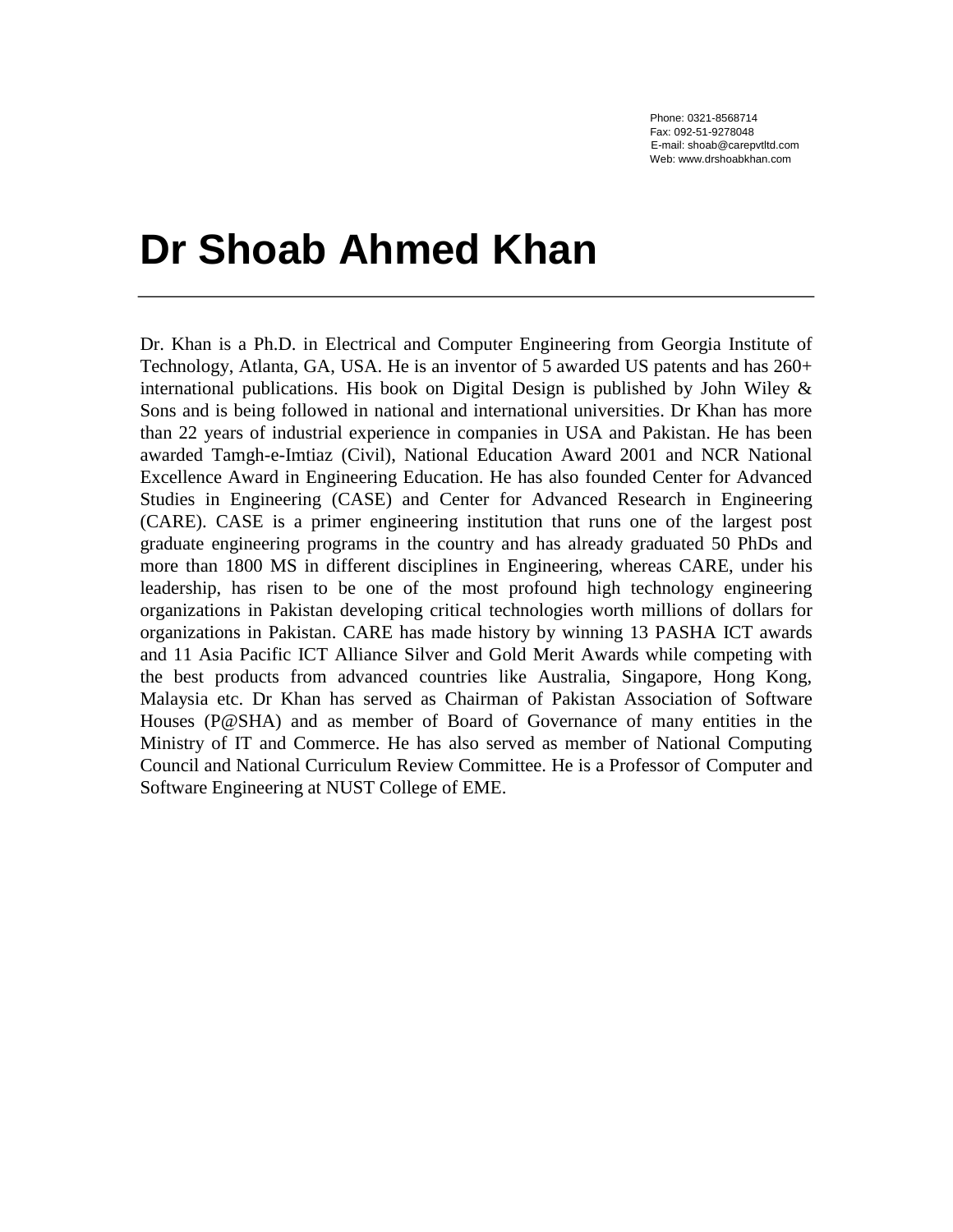# **Prof Dr. SHOAB AHMAD KHAN**

 NUST College of E&ME Founding Member CARE/CASE shoab@carepvtltd.com

#### **Education**

| Georgia Institute of Technology, Atlanta, Georgia, USA<br>Doctor of Philosophy in Electrical & Computer Engineering. |                   |
|----------------------------------------------------------------------------------------------------------------------|-------------------|
| <b>Major Thesis:</b> Logic and Algorithm Partitioning                                                                | December 1995     |
| Georgia Institute of Technology, Atlanta, Georgia, USA<br>Master of Science in Electrical Engineering                | <b>March 1992</b> |
| NED University, Karachi, Pakistan<br>Bachelor of Science in Avionics Engineering (Gold Medalist)                     |                   |
|                                                                                                                      | June 1989.        |

# **Professional experience**

 NUST College of E&ME Jan 1997 till today

Professor of Computer & Software Engineering

# **1. Founding Member** Center for Advanced Research In Engineering (CARE)

Has led CARE to become one of the most celebrated and established engineering organizations in Pakistan. In last four years CARE has made history by winning 12 P@SHA ICT Awards and 10 Asia Pacific ICT Alliance Awards. CARE has executed national and international projects worth millions of US \$.

**2.** Center for Advanced Studies In Engineering (CASE)

As Founding Member and member Board of Trustees has contributed CASE to become one of the largest post graduate engineering programs in the country. CASE has already graduated 50+ PhDs and 1800+ MS in Computer Engineering and Engineering Management.

## **Representative Projects**

1. World's Highest Density Media Processor for Carrier Class VoIP Gateways, Avaz Networks, USA April 1999 – Dec 2002 **US \$: 17** million from **Vantage Point USA**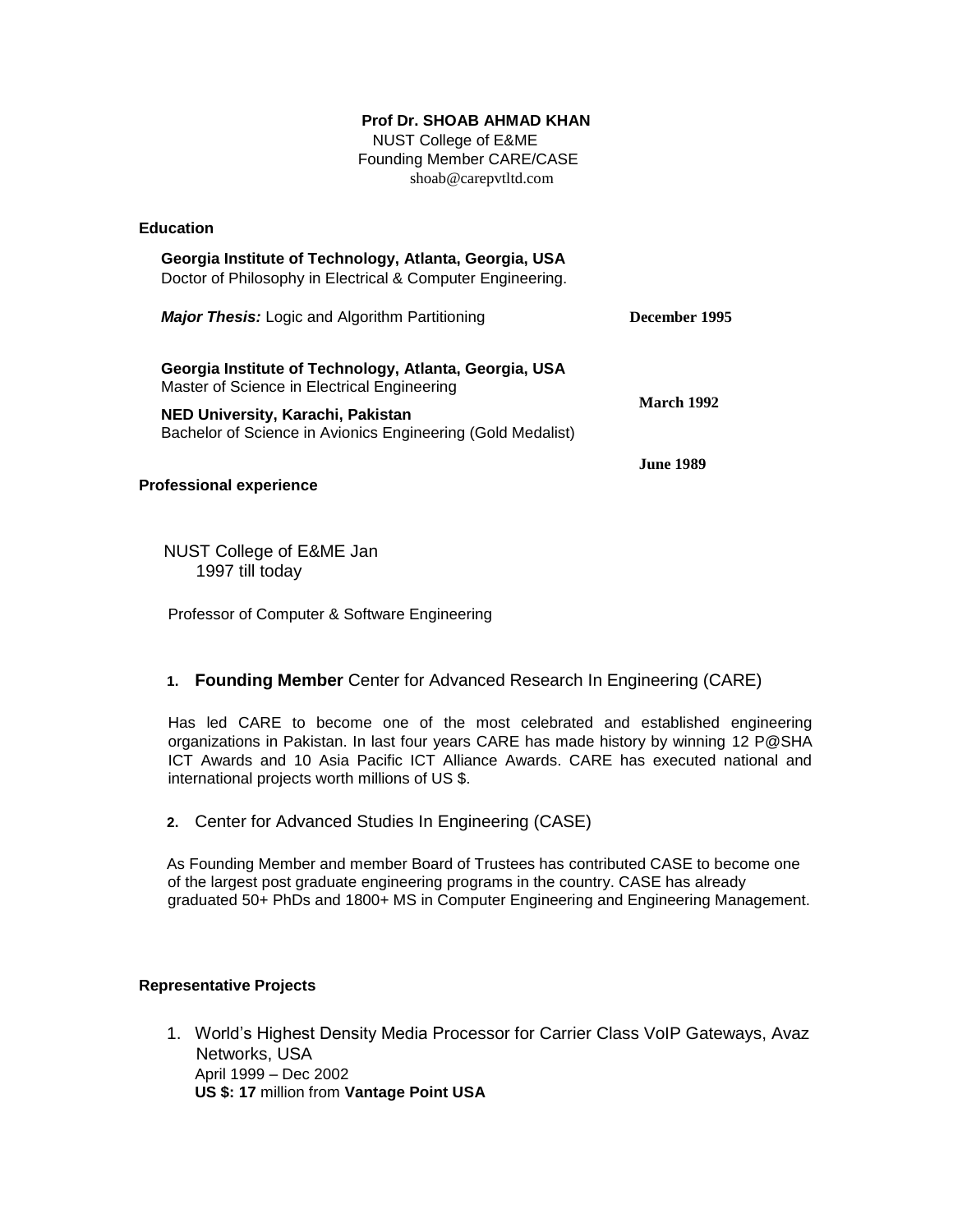Dr Shoab was the chief architect and led a team who designed world's highest density media processor System on Chip:

- Voice processing @ 32 ms LEC
- VZM1004L, 2048 x G.711 or 1024 x G.726
- VAD, CNG & LPC (Lost Packet Compensation)
- **Voice band signaling: CAS, DTMF, MF**
- ~6 mw/channel in .18m Standard Cell



Media Gateway SoC AVAZ

2. Arrhythmia And Sudden, Death Syndrome Detection Hybrid Network Based Telemedicine System 10 April 2010 - April 2012 **PKR: 13.55** million from **ICT R&D Fund**  P@ASHA ICT 2011 Gold Award Asia Pacific ICT Alliance (APICTA 2011), Thailand **Gold Award** 

A tele-medicine system with network enabled high resolution ECG machines capable of self-diagnosing different arrhythmic abnormalities as well as early detection of sudden cardiac condition.

3. Air Space Management System for Pakistan Sep 2011 - Today P@ASHA ICT 2011 Gold Award Asia Pacific ICT Alliance (APICTA 2011) Thailand Silver Award

System level designer and architect of a multi-million contract that digitizes all the radars and networked them across the country to see the entire airspace at one place for better management.

4. Next Generation Software Defined Radio (SDR) Sep 2010 - Nov 2012 P@ASHA ICT 2010 Gold Award Asia Pacific ICT Alliance (APICTA 2010), Malaysia **Silver Award** 

Developed the Frame Work and high data rate waveform for an advanced multi-mode multiband Software Defined Radio (SDR) that comes in different configurations and form factors. A multi-Million \$ contract under development.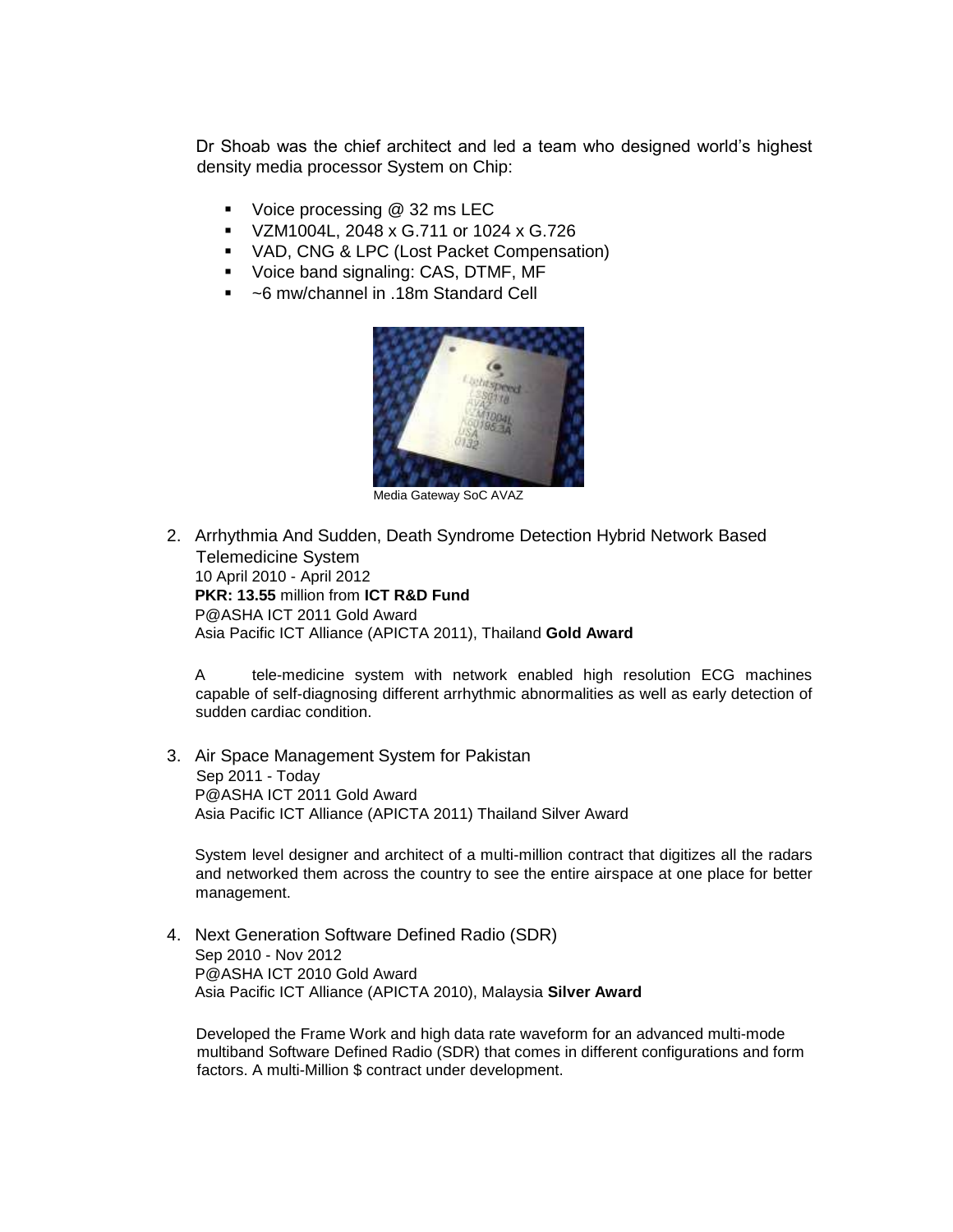5. Lawful Interception System (LI) P@ASHA ICT 2010 Gold Award Asia Pacific ICT Alliance (APICTA 2010), Malaysia **Silver Award** 

LI system for Cyber and Next Generation Network, the product is also delivered to a Middle East country.

6. Establishing a Lab for Multi-agent Intelligent Electro-mechanical Systems (MIEMS) in NUST College of E&ME **PKR: 3.5** million from **HEC Fund** 

A Lab of MIEMS for research, development and training human resource in this critical area of technology is in the development

- 7. Massively parallel fingerprint Recognition system **PKR: 14.5** million from **ICT R&D Fund** This project is setting new technology trend in biometrics based identification and verification systems. It consists of state of the art fingerprint matching algorithms which transformed into a novel scalable fingerprint matching processor. Established a startup (allwebID.com) in NJ USA for commercializing this research.
- 8. Prestigious Cisco System University Research Funding of US \$ 40,000

#### **Industrial experience in USA Jan 1992-Jan1997**

- 1. Cisco System, USA Developed algorithms for CISCO's V.90 and V.34 modem
- 2. Picture Tel Corporation, USA Developed audio subsystem of Picture Tel's video conferencing system
- 3. Scientific Atlanta, USA Developed algorithm for IRIDIUM system for global cellular communications
- 4. Ingersol Rand, Torrington Company, USA Developed a real-time grindless controller
- 5. ADI Electronics Corporation, USA Developed a computerized telephony switch
- 6. Georgia Tech Digital And Signal Processing Lab Developed DSP applications for SHARC-based multiprocessor
- 7. Advanced Packaging Research Center Developed an optimization tool for system level design of a MCM-based system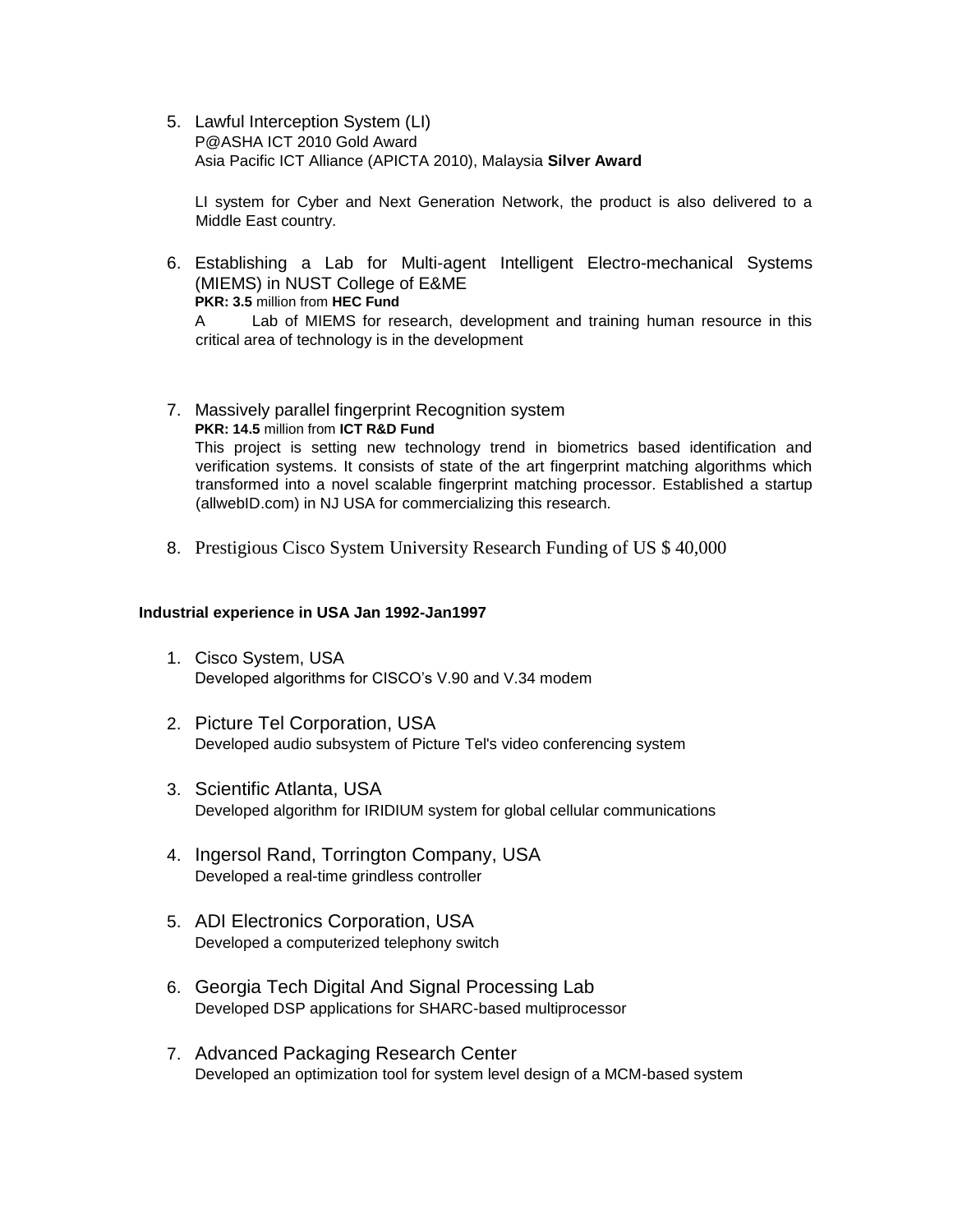8. Lab of Identification and Control of Highly Uncertain Systems Developed a real-time system for controlling the surge of a jet engine

# **US Patents:**

- 1. Shoab Khan et al, Cognitive hub for self-healing and self-forming network with hybrid communication technologies, United States Patent 8923333
- 2. Shoab A. Khan, Rehan Hameed, and Hassan Farooq, "Hardware function generator support in a DSP" United States Patent 07031992
- 3. Zaheer Ahmed, Shoab A. Khan, "Programmable and multiplierless Viterbi accelerator", United States Patent 6,883,021
- 4. Shoab A. Khan, Mohammad Mohsin Rahmatullah, "Distributed processing architecture with scalable processing layers", United States Patent 7516320
- 5. Jon Laurent Pang, Mohammad Usman, Shoab Ahmad Khan, Muhammad Mohsin Rahmatullah, "Methods and systems for managing variable delays in packet transmission", United States Patent 7835280
- 6. U.S. Pregrant Abstract US20140270421 A1, [Shoab A. Khan,](https://www.google.com/search?tbo=p&tbm=pts&hl=en&q=ininventor:%22Shoab+A.+Khan%22) [Javeria A. Khan,](https://www.google.com/search?tbo=p&tbm=pts&hl=en&q=ininventor:%22Javeria+A.+Khan%22) [Rabia Anwar,](https://www.google.com/search?tbo=p&tbm=pts&hl=en&q=ininventor:%22Rabia+Anwar%22) [Sheikh M. Farhan,](https://www.google.com/search?tbo=p&tbm=pts&hl=en&q=ininventor:%22Sheikh+M.+Farhan%22) Multi-layer biometric matching system
- 7. U.S. Pregrant Abstract 20030023960 Shoab A. Khan et al, "Microprocessor instruction format using combination opcodes and destination prefixes", (pending)
- 8. U.S. Pregrant Abstract 20020120915, Shoab A. Khan, Mohammed Sohail Sadiq, "Combined scheduling and mapping of digital signal processing algorithms on a VLIW processor", (pending)

# **Publications**

Publications in international journals and conferences are 260+, representative list of publications is:-

1. Shoab A Khan, *Digital Design of Signal Processing System: A Practical Approach,* John Wiley & Sons Feb 2011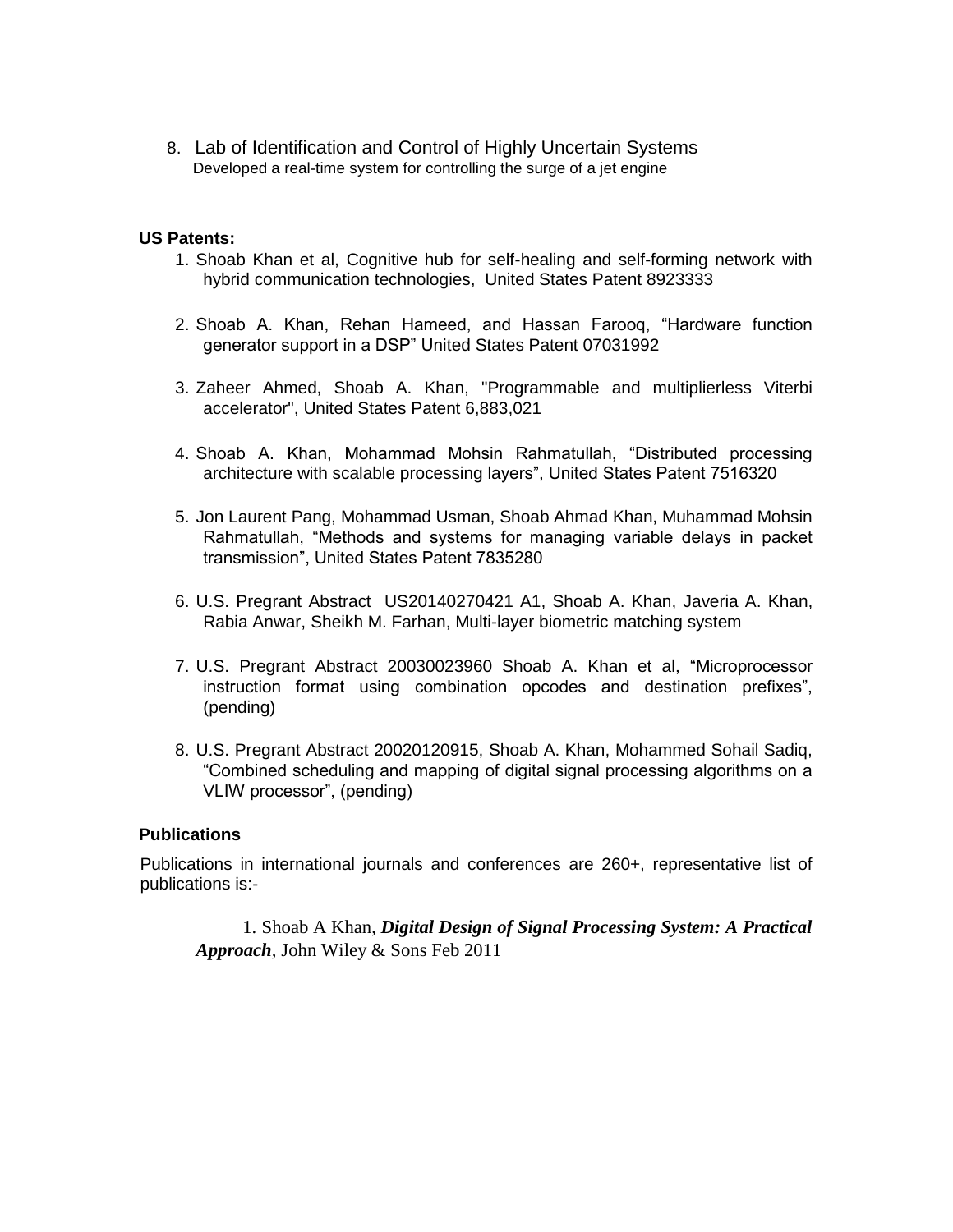



- 1. Naseem, Afshan, Syed Tasweer Hussain Shah, Shoab Ahmed Khan, and Asad Waqar Malik. "Decision support system for optimum decision making process in threat evaluation and weapon assignment: Current status, challenges and future directions." *Annual Reviews in Control* (2017).
- 2. Khawaja, Sajid Gul, Muhammad Usman Akram, Shoab A. Khan, and Ammar Ajmal. "A novel multiprocessor architecture for k-means clustering algorithm based on networkon-chip." In *Multi-Topic Conference (INMIC), 2016 19th International*, pp. 1-5. IEEE, 2016.
- 3. Naz, Samra, Aneeqa Ahmed, M. Usman Akram, and Shoab A. Khan. "Automated segmentation of RPE layer for the detection of age macular degeneration using OCT images." In *Image Processing Theory Tools and Applications (IPTA), 2016 6th International Conference on*, pp. 1-4. IEEE, 2016.
- 4. Mehboob, Fozia, Muhammad Abbas, Richard Jiang, Abdul Rauf, Shoab A. Khan, and Saad Rehman. "Trajectory based vehicle counting and anomalous event visualization in smart cities." *Cluster Computing* (2017): 1-10.
- 5. Ashraf, Muhammad Asrar, Habibullah Jamal, Shoab Ahmed Khan, Zaheer Ahmed, and Muhammad Iram Baig. "A Heterogeneous Service-Oriented Deep Packet Inspection and Analysis Framework for Traffic-Aware Network Management and Security Systems." *IEEE Access* 4 (2016): 5918-5936.
- 6. Farooq, Sumaiyya, Shoab Ahmed Khan, and M. Usman Akram. "1D Signal Processing for Improvement of People Counting Estimation Results." In *International Conference on Hybrid Intelligent Systems*, pp. 319-328. Springer, Cham, 2016.
- 7. Khan, Alishba Siab, and Shoab Ahmed Khan. "Using Information and Communications Technology as an Enabler for Designing an Efficient National Level Vaccination Planning and Dispensing System." In *CMBEBIH 2017*, pp. 637-643. Springer, Singapore, 2017.
- 8. Shaheen, Saima, M. Usman Akram, Aasia Khanum, Shoab A. Khan, and M. Younas Javed. "A cross layer error control scheme for efficient WLAN multimedia streaming." *Multimedia Tools and Applications* (2016): 1-20.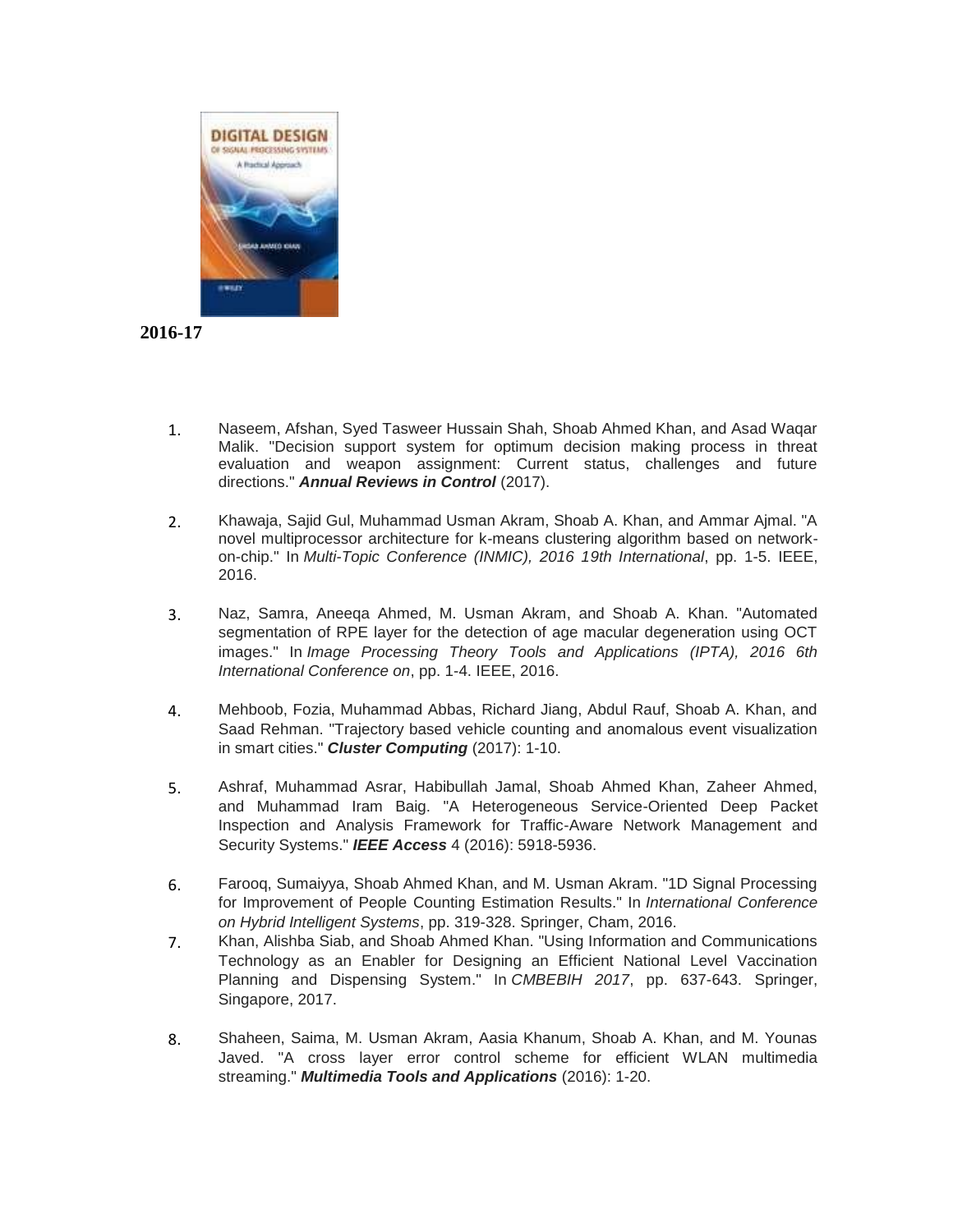- 9. Mehboob, Fozia, Muhammad Abbas, Saad Rehman, Shoab A. Khan, Richard Jiang, and Ahmed Bouridane. "Glyph-based video visualization on Google Map for surveillance in smart cities." *EURASIP Journal on Image and Video Processing* 2017, no. 1 (2017): 28.
- 10. Pervez, Wasim, Vali Uddin, Shoab Ahmad Khan, and Junaid Aziz Khan. "Satellitebased land use mapping: comparative analysis of Landsat-8, Advanced Land Imager, and big data Hyperion imagery." *Journal of Applied Remote Sensing* 10, no. 2 (2016): 026004-026004.
- 11. Perwaiz, Aqib, and Shoab A. Khan. "FPGA fabric specific optimization for RTL design." *Pakistan Journal of Engineering and Applied Sciences* (2016).
- 12. Sajid, Muhamad, Ali Hassan, and Shoab A. Khan. "Crowd counting using adaptive segmentation in a congregation." In *Signal and Image Processing (ICSIP), IEEE International Conference on*, pp. 745-749. IEEE, 2016.
- 13. Basharat, Iqra, Ali Raza Anjum, Mamuna Fatima, Usman Qamar, and Shoab Ahmed Khan. "A Framework for Classifying Unstructured Data of Cardiac Patients: A Supervised Learning Approach." *framework* **7**, no. 2 (2016). Minhas, Sidra, Aasia Khanum, Farhan Riaz, Atif Alvi, and Shoab A. Khan. "A Non Parametric Approach for Mild Cognitive Impairment to AD Conversion Prediction: Results on Longitudinal Data." *IEEE Journal of Biomedical and Health Informatics* (2016).
- 14. Farooq, Sumaiyya, Shoab A. Khan, and M. Usman Akram. "Congestion analysis of pilgrims in Hajj and Umrah congregation using block matching and optical flow." In *Journal of Physics: Conference Series*, vol. 787, no. 1, p. 012003. IOP Publishing, 2017.
- 15. Tehreem, Amna, Sajid Gul Khawaja, Muhammad Usman Akram, and Shoab A. Khan. "A novel mean-shift architecture for scalable multiprocessor implementation." In *Future Technologies Conference (FTC)*, pp. 1107-1111. IEEE, 2016.
- 16. Shahzad, Faisal, Muazzam A. Khan, Shoab A. Khan, Saad Rehman, and Monis Akhlaq. "AutoDrop: Automatic DDoS Detection and Its Mitigation with Combination of OpenFlow and sFlow." In *International Conference on Future Intelligent Vehicular Technologies*, pp. 112-122. Springer, Cham, 2016.
- 17. Khan, Alishba Siab, and Shoab Ahmed Khan. "Software Architecture Design on National Level for Vaccination Planning and Dispensing System." *American Scientific Research Journal for Engineering, Technology, and Sciences (ASRJETS)* 26, no. 3 (2016): 304-316.
- 18. Khawaja, Sajid Gul, Amna Tehreem, M. Usman Akram, and Shoab Ahmed Khan. "Multicore Framework for Finding Frequent Item-Sets Using TDS." In *International Conference on Hybrid Intelligent Systems*, pp. 340-349. Springer, Cham, 2016.
- 19. Khawaja, Sajid Gul, M. Usman Akram, Shoab Ahmed Khan, Arslan Shaukat, and Saad Rehman. "Network-on-Chip based MPSoC architecture for k-mean clustering algorithm." *Microprocessors and Microsystems* 46 (2016): 1-10.
- 20. Sana, Sawaira, Fakhar Ahsan, and Shoab Khan. "Design and implementation of multimode CFAR processor." In *Multi-Topic Conference (INMIC), 2016 19th International*, pp. 1-6. IEEE, 2016.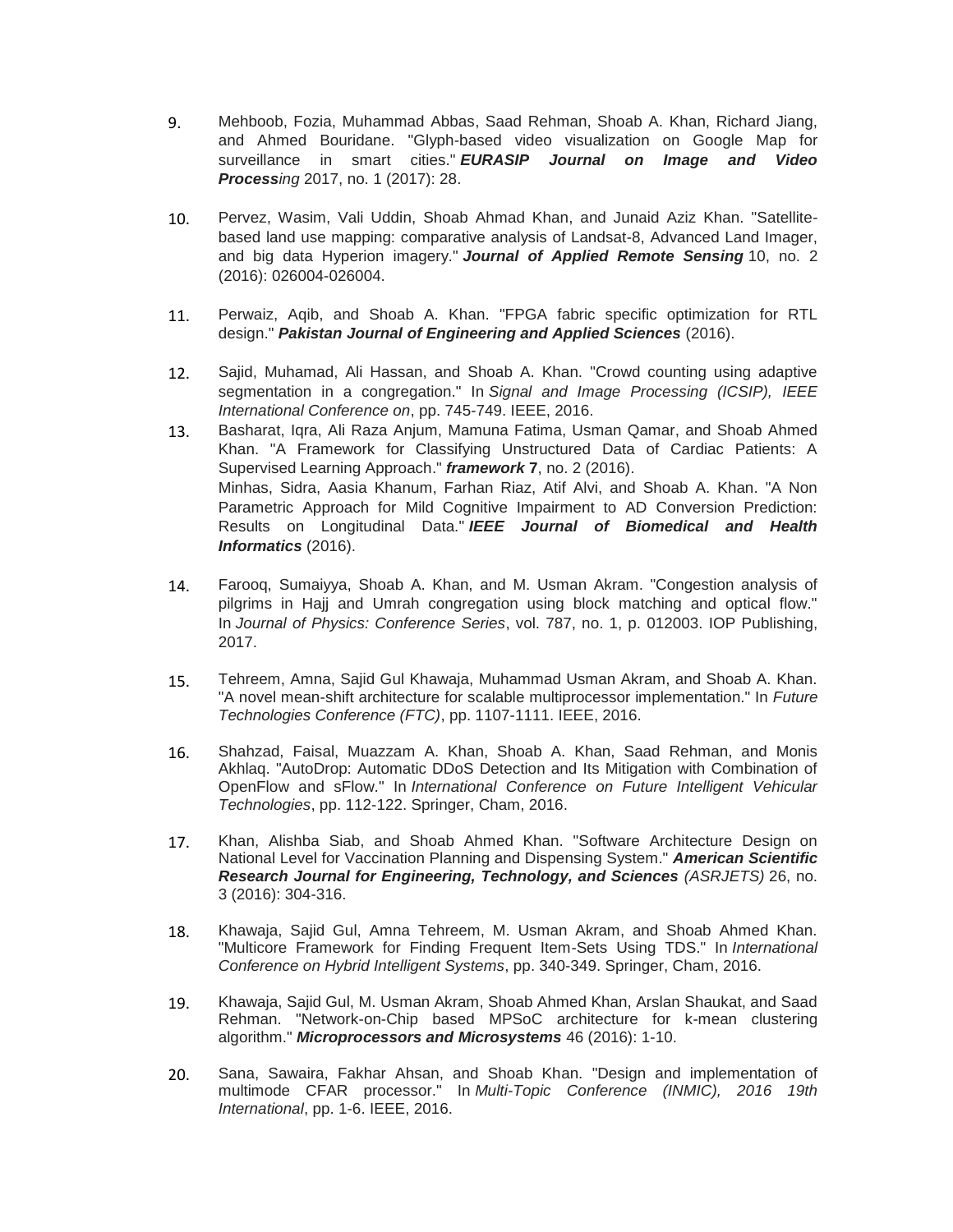- 21. Fatima, Anam, and Shoab A. Khan. "Smart sustainable power system for efficient energy utilization." In *Smart Solutions for Future Cities, 2016*, pp. 1-6. IEEE, 2016.
- 22. Malik, Asad Waqar, Shoab A. Khan, and S. Rauf ul Hassan. "An HLA based real time simulation engine for man-in-loop net centric system." *Pakistan Journal of Engineering and Applied Sciences* (2016).
- 23. Bokhari, Syed Mohtashim Abbas, and Shoab Ahmad Khan. "Applying Supervised and Unsupervised Learning Techniques on Dental Patients' Records." In *Emerging Trends and Advanced Technologies for Computational Intelligence*, pp. 83-102. Springer International Publishing, 2016.
- 24. Iftikhar, Sundas, Anum Tariq, and Shoab Ahmed Khan. "Optimal Task Allocation Algorithm for Cost Minimization and Load Balancing of GSD Teams." *Lecture Notes on Software Engineering* 4, no. 1 (2016):
- 25. Usman Akram, Shoab A. Khan, SangHyun Seo, and M. Younas Javed. "Evaluating the significance of error checksums for wireless video streaming." *Multimedia Tools and Applications* 75, no. 22 (2016): 14759-14781.
- 26. Khan, Shoab Ahmed. "Multicore Framework for Finding Frequent Item-Sets Using TDS." In *Proceedings of the 16th International Conference on Hybrid Intelligent Systems (HIS 2016)*, vol. 552, p. 340. Springer, 2017.
- 27. Buzdar, Abdul Rehman, Liguo Sun, Abdullah Buzdar, and Shoab Ahmed Khan. "Area efficient CORDIC Accelerator for Embedded Processor Datapaths." *Informacije MIDEM* 46, no. 4 (2017): 197-208.
- 28. Gulzar, Sumbul, Shoab A. Khan, and Muhammed Zeeshan. "Digital hopping of narrowband waveform using wideband frontend." In *Advanced Communication Technology (ICACT), 2017 19th International Conference on*, pp. 811-816. IEEE, 2017.
- 29. Buzdar, Abdul Rehman, Liguo Sun, Shoab Ahmed Khan, and Abdullah Buzdar. "Area<br>and Energy efficient CORDIC Accelerator for Embedded Processor Accelerator for Embedded Datapaths." *Electronic Components and Materials* 46, no. 4 (2016): 197-208.
- 30. Rafiq, Wajid, Shoab Ahmed Khan, and Muhammad Sohail. "Sociology Study Using Email Data and Social Network Analysis." In *Information Technology: New Generations*, pp. 1053-1061. Springer International Publishing, 2016.
- 31. Cheema, Mudassar I., and Shoab A. Khan. "A Simple Carrier Frequency Offset Synchronization Strategy for Multiple Relay Cooperative Diversity OFDM System." *Pakistan Journal of Engineering and Applied Sciences* (2016).

- 32. Sidra Minhas, Aasia Khanum, Farhan Riaz, Shoab A. Khan,. " Early Alzheimer's Disease Prediction in Machine Learning Setup: Empirical Analysis with Missing Value Computation." In Intelligent Data Engineering and Automated Learning–IDEAL 2015, pp. 424-432. Springer International Publishing, 2015.
- 33. Saima Shaheen, Aasia Khanum, Shoab A. Khan,. "Using MAC frame header for efficient multimedia streaming." Computer, Communications, and Control Technology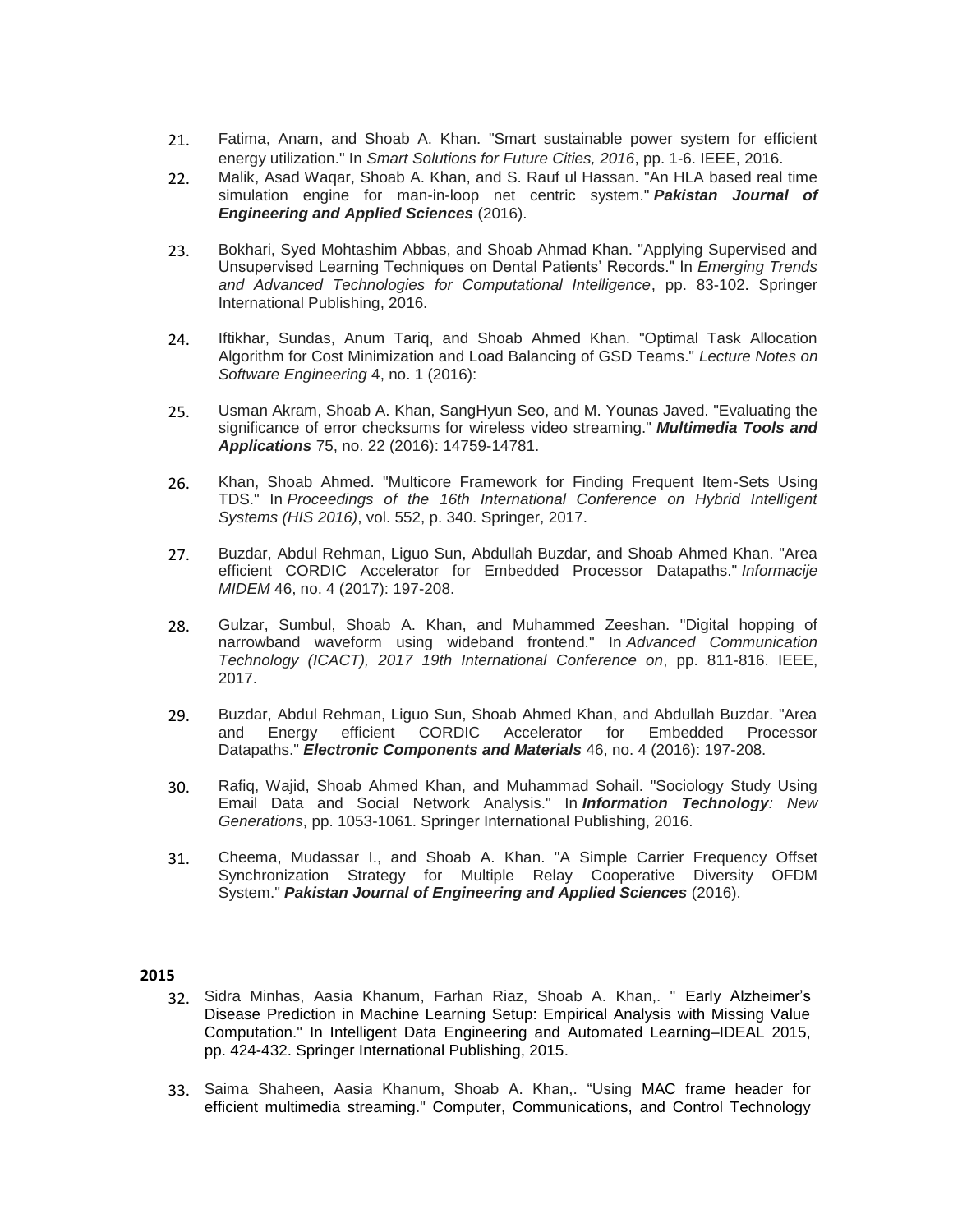(I4CT), 2015 International Conference on, pp. 570-574. IEEE, 2015.

- 34. Saima Shaheen, M. Younus Javed, Muid Mufti, Shoab A. Khan, M. Usman Akram. ",. " A Novel Compression Technique for Multi-Camera Nodes through Directional Correlation " International Journal of Distributed Sensor Networks 501 (2015): 539838.
- 35. Syed Mohtashim Bokhari, Iqra Basharat, Shoab A. Khan, Ali Waqar Qureshi. ",. ''A framework for clustering dental patients' records using unsupervised learning techniques "Science and Information Conference (SAI), 2015, pp. 386-394. IEEE, 2015.
- 36. Saima Shaheen, Aasia Khanum, M. Usman Akram, Shoab A. Khan,. ",.Evaluating the significance of error checksums for wireless video streaming." " Multimedia Tools and Applications(2015): 1-23.
- 37. Mavera Mazhar Butt, M. Usman Akram, Shoab A. Khan,. ", Denoising practices for electrocardiographic (ECG) signals: A survey." Computer, Communications, and Control Technology (I4CT), 2015 International Conference on, pp. 264-268. IEEE, 2015. Muhammad Zeeshan, Shoab A. Khan,. ",A novel algorithm for link adaptation using fuzzy rule based system for wideband networking waveform of SDR." AEU-International Journal of Electronics and Communications 69, no. 9 (2015): 1366-1373.
- 38. Sundus Iftikhar, Anum Tariq, Shoab A. Khan,. ",Optimal Task Allocation Algorithm for Cost Minimization and Load Balancing of GSD Teams." Lecture Notes on Software Engineering 4, no. 1 (2016).
- 39. Sajid Gul Khawaja, Mian Hamza Mushtaq, Shoab A. Khan,. ", Designing Area Optimized Application-Specific Network-On-Chip Architectures while Providing Hard QoS Guarantees." Published: April 21, 2015.
- 40. Abdul Qavi, Shoab A. Khan, Kashif Bashir. ", Voice Morphing Based on Spectral Features and Prosodic Modification."
- 41. Sidra Rashid, Usman Akram, Shoab A. Khan,. ",WML: Wireless Sensor Network based Machine Learning for Leakage Detection and Size Estimation." Procedia Computer Science 63 (2015): 171-176.
- 42. Muhammad Zeeshan, Shoab A. Khan,. ",A Novel Algorithm for Burst Detection in Wideband Networking Waveform of Software Defined Radio.". IEICE TRANSACTIONS on Fundamentals of Electronics, Communications and Computer Sciences 98, no. 6 (2015): 1225-1233.

- 43. Butt, Wasi H., Usman Qamar, and Shoab A. Khan. "Hidden Members and Key Players Detection in Covert Networks Using Multiple Heterogeneous Layers."*Journal of Industrial and Intelligent Information Vol* 2.2 (2014).
- 44. Akram, M. Usman, Anam Tariq, and Shoab A. Khan. "Automated Detection of Exudates and Macula for Grading of Diabetic Macular Edema." *Computer Methods and Programs in Biomedicine* (2014).
- 45. Usman Akram, M., Khalid, S., Tariq, A., Khan, S. A., & Azam, F. (2014). Detection and classification of retinal lesions for grading of diabetic retinopathy. *Computers in Biology*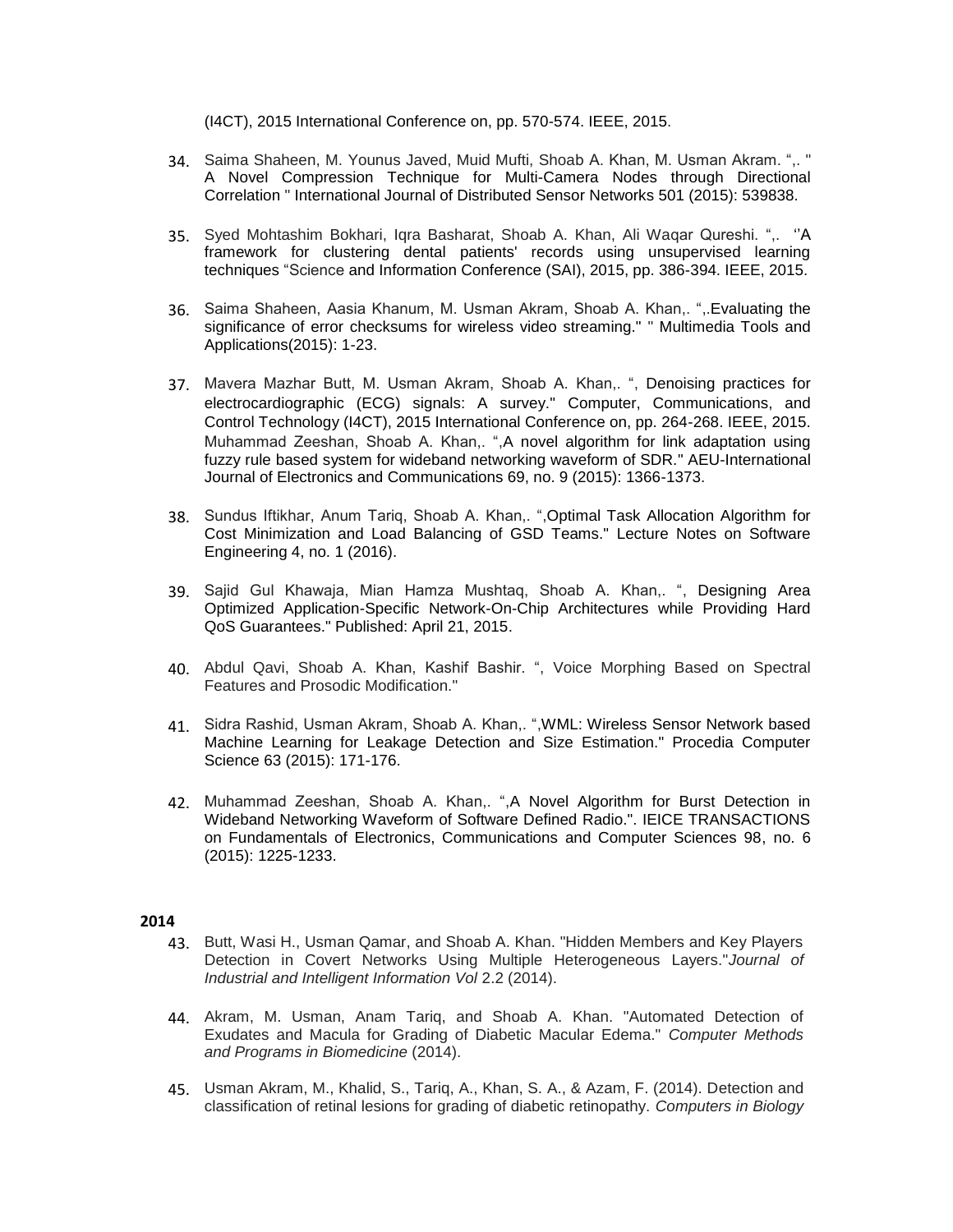*and Medicine*, *45*, 161-171.

- 46. Butt, W. H., Akram, M. U., Khan, S. A., & Javed, M. Y. (2014). Covert Network Analysis for Key Player Detection and Event Prediction Using a Hybrid Classifier. *The Scientific World Journal*, *2014*.
- 47. Alvi, Abu Bakar N., Shoab A. Khan, and Ali Hassan. "Network on Hybrid Processors based High End Embedded System." *The Second International Conference on Technological Advances in Electrical, Electronics and Computer Engineering (TAEECE2014)*. The Society of Digital Information and Wireless Communication, 2014.
- 48. Rasheed, Nida, Shoab A. Khan, and Adnan Khalid. "Tracking and Abnormal Behavior Detection in Video Surveillance Using Optical Flow and Neural Networks." *Advanced Information Networking and Applications Workshops (WAINA), 2014 28th International Conference on*. IEEE, 2014.
- 49. Akram, M. U., Tariq, A., Khan, S. A., & Javed, M. Y. (2014). Automated detection of exudates and macula for grading of diabetic macular edema. *Computer methods and programs in biomedicine*, *114*(2), 141-152.
- 50. Fatima, M., Basharat, I., Khan, S. A., & Anjum, A. R. (2014, May). Biomedical (cardiac) data mining: Extraction of significant patterns for predicting heart condition. In *Computational Intelligence in Bioinformatics and Computational Biology, 2014 IEEE Conference on* (pp. 1-7). IEEE.
- 51. Younis, Noman, and Shoab Ahmed Khan. "Optimization of Location Aware Routing Protocol for Wireless Adhoc Tactical Networks." *Lecture Notes on Information Theory Vol* 2.2 (2014).
- 52. Iqbal, Adeel, and Shoab Ahmad Khan. "News Sentiments Grading Using Multiple Dictionaries Based Lexical Approach." *Bio-Inspired Computing-Theories and Applications*. Springer Berlin Heidelberg, 2014. 198-203.

- 53. M. Usman Akrama, Shehzad Khalidb, Shoab A. Khan, "Identification and classification of microaneurysms for early detection of diabetic retinopathy", Elsevier J. of Pattern Recognition, Volume 46, Issue 1, January 2013, Pages 107– 116.
- 54. Usman Akram, M., Shehzad Khalid, Anam Tariq, and Shoab A. Khan. "Detection and classification of retinal lesions for grading of diabetic retinopathy." *Computers in Biology and Medicine* (2013).
- 55. Anam Tariq, M. Usman Akram, Arslan Shaukat, Shoab A. Khan, "Automated Detection and Grading of Diabetic Maculopathy in Digital Retinal Images", Journal of Digital Imaging, January 2013.
- 56. Durdana Habib, Habibullah Jamal, Shoab Khan, "Employing Multiple Unmanned Aerial Vehicles for co-operative Path Planning" International Journal of Advanced Robotic Systems, March 2013.
- 57. Iqbal, M. Aqeel, and Shoab A. Khan. "Performance Oriented Design Perspectives of RunTime Reconfigurable Computing Systems." *Middle-East Journal of Scientific Research* 17.10 (2013): 1386-1395.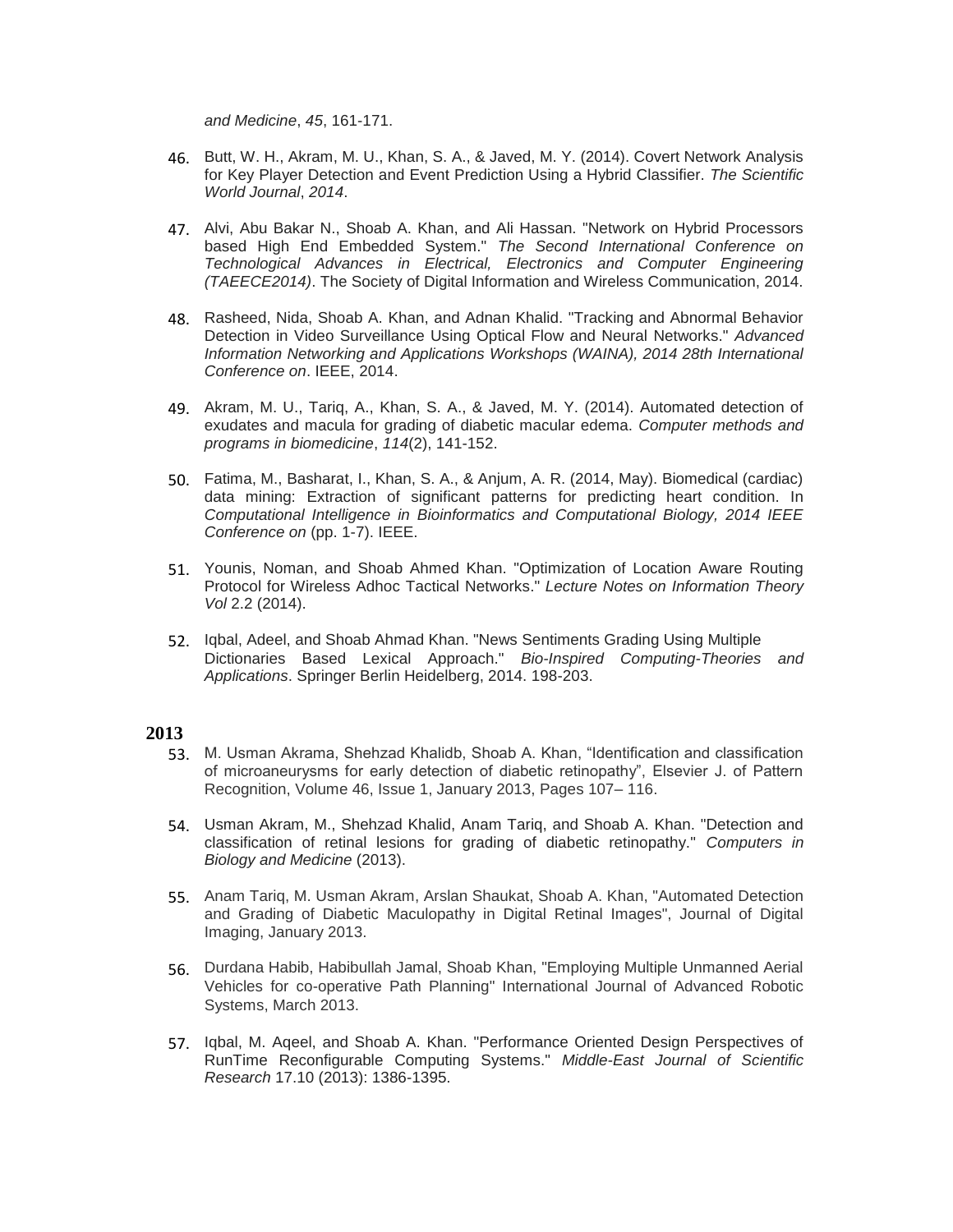- 58. Haq, Anam, Fouwad Jamil Mir, Ubaid Ullah Yasin, and Shoab A. Khan. "Classification of wet aged related macular degeneration using optical coherence tomographic images." In *Sixth International Conference on Machine Vision (ICMV 13)*, pp. 90671B-90671B. International Society for Optics and Photonics, 2013.
- 59. Waris, Madiha, Shoab Ahmad Khan, and Muhammad Zaman Fakhar. "Factors effecting service oriented architecture implementation." *Science and Information Conference (SAI), 2013*. IEEE, 2013.
- 60. Zeeshan, Muhammad, and Shoab Ahmed Khan. "Robust Sampling Clock Recovery Algorithm for Wideband Networking Waveform of SDR." *International Journal of Communication Networks and Information Security (IJCNIS)* 5.1 (2013).
- 61. Zeeshan, Muhammad, Shoab Ahmed Khan, and Muhammad Yasir Malik. "A Secure DSCDMA Technique with Capacity Enhancement for Ad Hoc Wireless Networks." *IT Convergence and Security 2012*. Springer Netherlands, 2013. 159-167.
- 62. Fakhar, Muhammad Zaman, Shoab Ahmad Khan, and Madiha Waris. "Position Based Sentence Search for Encrypted Unstructured Data in Cloud Environment."*Proceedings of the International Conference on Cloud Computing and eGovernance*. 2013.
- 63. Nafees, Tayyaba, and Shoab Ahmad Khan. "POSIX. 1 conformance for Android Applications." *International Journal of Advanced Computer Science & Applications* 4.7 (2013).
- 64. Kamboh, Hamid Mehmood Allah Ditta, and Shoab Ahmed Khan. "IS-CORDIC: a fixedpoint inverse recoded single iteration CORDIC architecture." *International Journal of Electronics* ahead-of-print (2013): 1-19.
- 65. Iqbal, M. Aqeel, and Shoab A. Khan. "High Speed Computational Unit Design for Reconfigurable Instruction Set Processors." *Middle East Journal of Scientific Research* 15.8 (2013).
- 66. Kamboh, Hamid M., and Shoab A. Khan. "HIGH THROUGHPUT FILTER ARCHITECTURE FOR OPTIMAL FPGA-BASED IMPLEMENTATIONS." *Journal of Circuits, Systems, and Computers* (2013).
- 67. Iqbal, M. Aqeel, and Shoab Ahmed Khan. "Performance Enhancements in Reconfigurable Instruction Set Processors Using Tightly Coupled Configuration Units." *Middle East Journal of Scientific Research* 15.7 (2013).
- 68. Jattala, Imran, Junaid Farooqi, O. Bin Zakria, and S. A. Khan. "Ballistic Fire Control Computer (FCC) For Main Battle Tank (MBT)." In *Electronics, Communications and Photonics Conference (SIECPC), 2013 Saudi International*, pp. 1-6. IEEE, 2013.
- 69. Riaz, Amina, and Shoab A. Khan. "Traffic congestion classification using motion vector statistical features." *Sixth International Conference on Machine Vision (ICMV 13)*. International Society for Optics and Photonics, 2013.
- 70. Mansoor, A B; Anwar, A; Khan, S, "Subjective evaluation of image quality measures for white noise and Gaussian blur-distorted images", Imaging Science Journal, The, Volume 61, Number 1, January 2013 , pp. 13-21(9).
- 71. Akram, M. Usman, and Shoab A. Khan. "Multilayered thresholding-based blood vessel segmentation for screening of diabetic retinopathy." *Engineering with Computers* (2013): 1-9. **2012.**
- 72. UM Akram, SA Khan, ["Automated detection of dark and bright lesions in retinal images](http://www.springerlink.com/index/2386Q06432438505.pdf)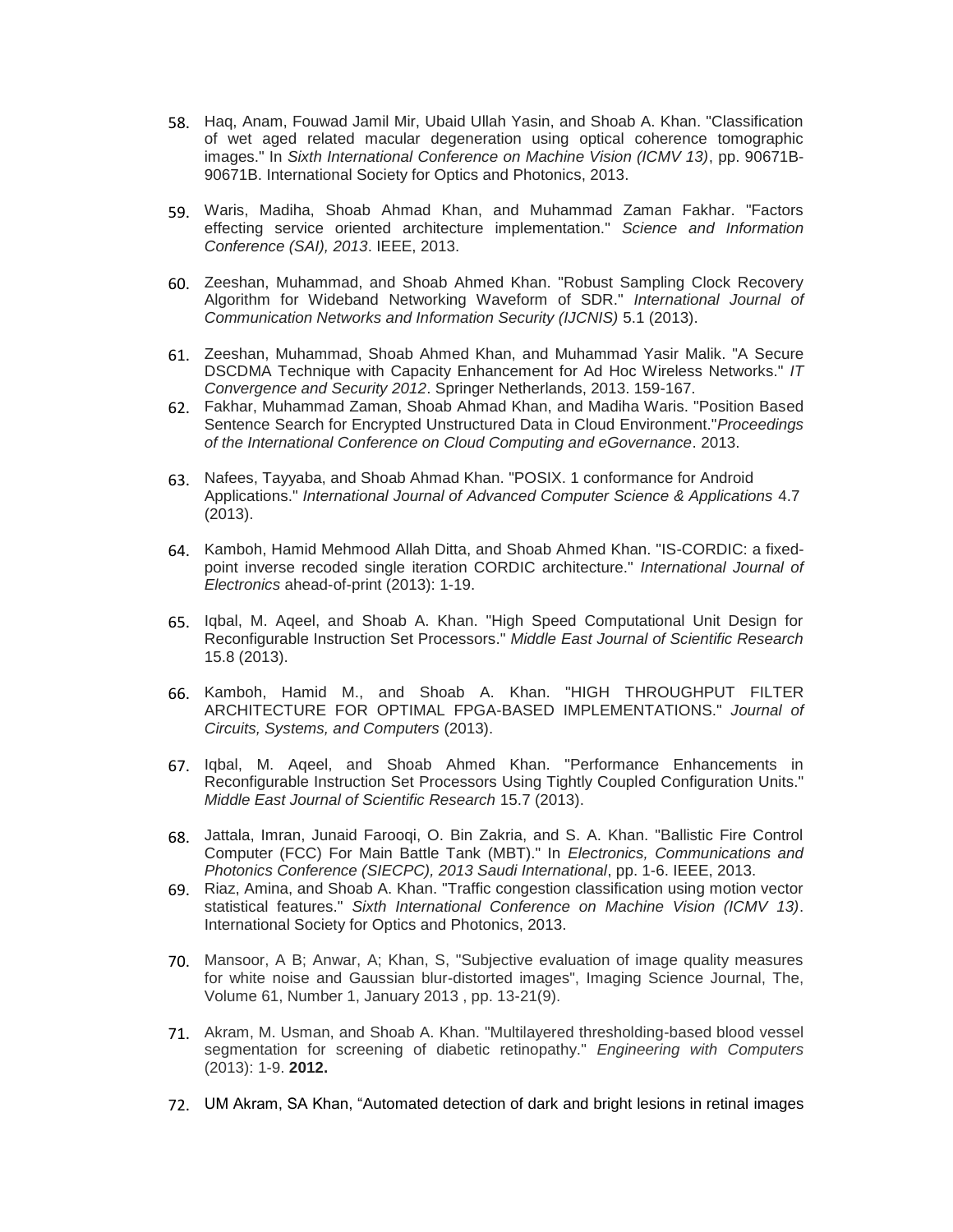[for early detection of diabetic retinopathy",](http://www.springerlink.com/index/2386Q06432438505.pdf) Journal of medical systems, 2012 – Springer.

- 73. Tariq, Anam, Arslan Shaukat, and Shoab A. Khan. "A Gaussian mixture model based system for detection of macula in fundus images." *Neural Information Processing*. Springer Berlin Heidelberg, 2012.
- 74. Shahid Mehmood, Stefano Cagnoni, Monica Mordonini, Shoab Ahmad Khan, "An embedded architecture for real-time object detection in digital images based on niching particle swarm optimization", Journal of Real-Time Image Processing, June 2012.
- 75. Akram, M. Usman, Anam Tariq, and Shoab A. Khan. "Detection of neovascularization for screening of proliferative diabetic retinopathy." *Image Analysis and Recognition*. Springer Berlin Heidelberg, 2012. 372-379.
- 76. Muhammad Umer Munir, Muhammad Younus Javed, Shoab Ahmad Khan, "A hierarchical k-means clustering based fingerprint quality classification", Elsevier J of Neurocomputing Volume 85, 15 May 2012, Pages 62–67.
- 77. Bushra Sharif, Dr. Shoab A. Khan, Muhammad Wasim Bhatti, "Measuring the Impact of Changing Requirements on Software Project Cost: An Empirical Investigation", International Journal of Computer Science Issues (IJCSI), Vol. 9, Issue 3, May 2012.
- 78. Kamboh, Hamid M., and Shoab A. Khan. "FPGA Implementation of Fast Adder.", 7th International Conference on [Computing and Convergence](http://ieeexplore.ieee.org/xpl/mostRecentIssue.jsp?punumber=6495744) [Technology \(ICCCT\), 2012.](http://ieeexplore.ieee.org/xpl/mostRecentIssue.jsp?punumber=6495744)
- 79. Iqbal, Muhammad Aqeel, and Shoab Ahmed Khan. "Run-Time Reconfigurable Instruction Set Processor (RT-RISP): Design and Simulation Using VerilogHLD." (2012).
- 80. Zeeshan, Muhammad, and Shoab Ahmed Khan. "A Robust Carrier Frequency Offset Estimation Algorithm in Burst Mode Multicarrier CDMA based Ad Hoc Networks." International Journal of Communication Networks and Information Security (IJCNIS) 4.3 (2012).
- 81. Safdar, Saria, Shoab Ahmad Khan, and Fahim Arif. "Analysis of ECGs Survey Data Using Threshold Inference Engine.", ISSN (Online ) : 2091 - 1610 | Pages : 76 - 83 | Publication Date : July / August 2012.
- 82. Sharif, Bushra, Shoab A. Khan, and Muhammad Wasim Bhatti. "Measuring the Impact of Changing Requirements on Schedule Variance: An Empirical Investigation." *International Proceedings of Computer Science & Information Technology* 41 (2012).
- 83. Zeeshan, Muhammad, and Shoab Ahmed Khan. "A modified FFT and biquadratic interpolation based algorithm for carrier frequency offset estimation in MC-CDMA based ad hoc networks." *Emerging Technologies (ICET), 2012 International Conference on*. IEEE, 2012.
- 84. Atif Bin Mansoor, Zohaib Khan, Shoab Ahmed Khan, " CRYPTO-STEG: A Hybrid Cryptology – Steganography Approach for Improved Data Security", Mehran University Research Journal of Engineering & Technology, Volume 31, No. 2, April, 2012 [ISSN 0254-7821], pp. 219-226.
- 85. Zeeshan, Muhammad, et al. "An efficient capacity improvement technique for multiuser DSCDMA-based fixed wireless applications." *Open Source Systems and Technologies (ICOSST), 2012 International Conference on*. IEEE, 2012.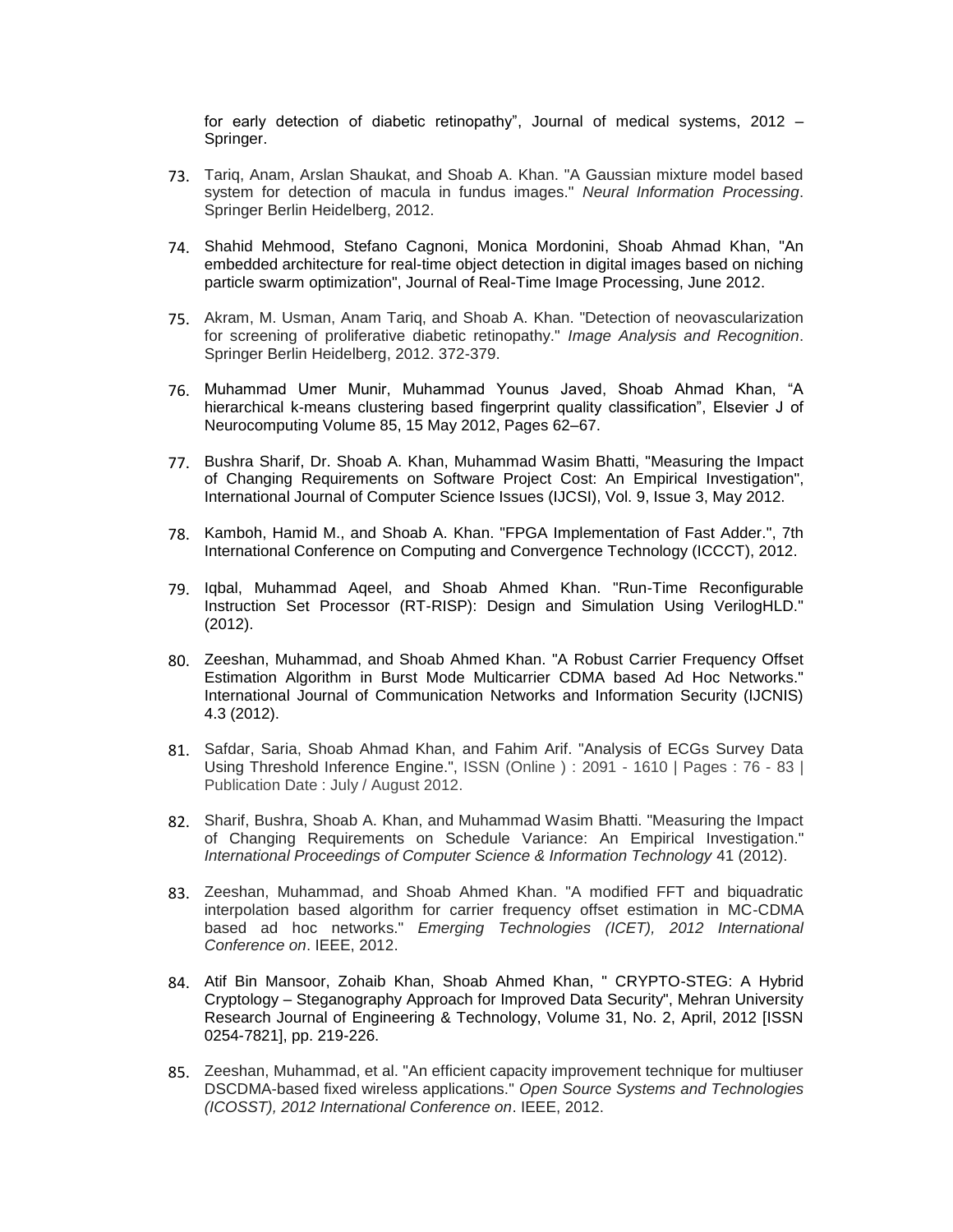86. Iqbal, M. Aqeel, and Shoab Ahmed Khan. "Exploring High Performance Processing Through Reconfigurable Computing Systems.", J. Basic Appl. Sci. Res. **2012** 2(10) 1015010157.

- 87. Akram, Muhammad Usman, Anam Tariq, and Shoab Ahmad Khan. "Retinal recognition: Personal identification using blood vessels." *Internet Technology and Secured Transactions (ICITST), 2011 International Conference for*. IEEE, 2011.
- 88. Tariq, A.; [Akram, M.U.;](http://ieeexplore.ieee.org/search/searchresult.jsp?searchWithin=p_Authors:.QT.Akram,%20M.U..QT.&newsearch=partialPref) [Khan, S.A.](http://ieeexplore.ieee.org/search/searchresult.jsp?searchWithin=p_Authors:.QT.Khan,%20S.A..QT.&newsearch=partialPref) ["A](http://ieeexplore.ieee.org/search/searchresult.jsp?searchWithin=p_Authors:.QT.Khan,%20S.A..QT.&newsearch=partialPref)n Automated System for Fingerprint Classification using Singular Points for Biometric Security", Internet Technology and Secured Transactions (ICITST) 2011, 11-14 Dec 2011, Pages: 170-175.
- 89. Atif Bin Mansoor, Hassan Masood, Mustafa Mumtaz, Shoab A. Khan: A feature level multimodal approach for palmprint identification using directional subband energies. J. Network and Computer Applications 34(1): 159-171 (2011).
- 90. Khan, Mashud, Faizan Aslam, Tahir Zaidi, and Shoab A. Khan. "Wavelet Based ECG Denoising Using Signal-Noise Residue Method." In *Bioinformatics and Biomedical Engineering,(iCBBE) 2011 5th International Conference on*, pp. 1-4. IEEE, 2011.
- 91. Khawaja, Sajid Gul, Mian Hamza Mushtaq, and Shoab A. Khan. "Prioritized Direction based Switch for Bufferless Network on Chip Architecture." *International Journal of Electrical and Computer Sciences* 11.4 (2011): 14-18.
- 92. Habib, Durdana, S. A. Khan, and H. Jamal. "Collaborative path planning for multiple Unmanned Aerial Vehicles in dynamic environments." *Signal Processing, Communications and Computing (ICSPCC), 2011 IEEE International Conference on*. IEEE, 2011.
- 93. [Ubaidullah](http://ieeexplore.ieee.org/search/searchresult.jsp?searchWithin=p_Authors:.QT.Ubaidullah.QT.&newsearch=true) [;](http://ieeexplore.ieee.org/search/searchresult.jsp?searchWithin=p_Authors:.QT.Ubaidullah.QT.&newsearch=true) Khan, S.A. "Accelerating MATLAB slow loop execution with CUDA." *Emerging Technologies (ICET), 2011 7th International Conference on*. IEEE, 2011.
- 94. Cheema, M. I., and S. A. Khan. "A low complexity fine timing offset and channel estimation algorithm for cooperative diversity OFDM system." *Communications and Information Technology (ICCIT), 2011 International Conference on*. IEEE, 2011.
- 95. Zeeshan, Muhammad, Shoab A. Khan, and Muhammad Yasir Malik. "A Capacity Improvement Method for CDMA based Mesh Networks in SUI Multipath Fading Channels." *arXiv preprint arXiv:1109.1874* (2011).
- 96. Zeeshan, Muhammad, Shoab A. Khan, and Muhammad Yasir Malik. "An Efficient Hybrid Power Control Algorithm for Capacity Improvement of CDMA-based Fixed Wireless Applications." *arXiv preprint arXiv:1109.1643* (2011).
- 97. Khan, Mohammad AU, Tariq M. Khan, and Shoab Ahmed Khan. "Coherence enhancement diffusion using Multi-Scale DFB." *Emerging Technologies (ICET), 2011 7th International Conference on*. IEEE, 2011.
- 98. Ahmad, T. J., Ali, H., Majeed, S. I., & Khan, S. A. (2011, August). Effect of atrioventricular conduction on heart rate variability. In *Engineering in Medicine and Biology Society, EMBC, 2011 Annual International Conference of the IEEE* (pp. 1953- 1956). IEEE.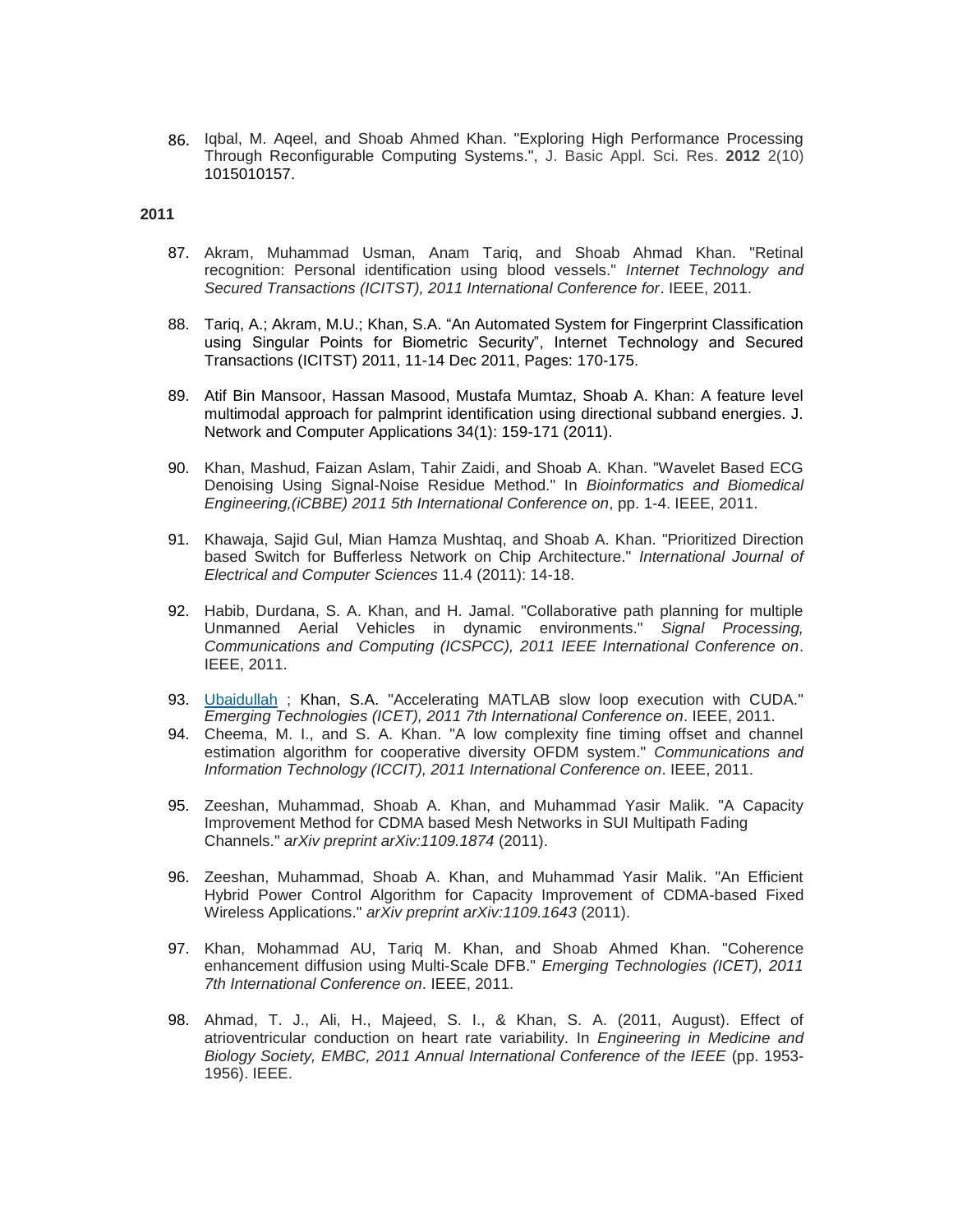- 99. Lutfullah, Z., Aslam, F., Zaidi, T., & Khan, S. A. (2011, May). 12 Lead QRS Window Detection: Using Feature Extraction and Statistical Parameters. In *Bioinformatics and Biomedical Engineering,(iCBBE) 2011 5th International Conference on* (pp. 1-4). IEEE.
- 100. Shaukat, Rakhshanda, and Shoab Ahmed Khan. "Risk Analysis of Inter Base-station Dynamic Resource Sharing in IEEE-802. 22 MAC Layer Protocol."*International Journal of Digital Content Technology and its Applications* 5.11 (2011).
- 101. Kamboh, Hamid M., and Shoab A. Khan. "An algorithmic transformation for FPGA implementation of high throughput filters." *Emerging Technologies (ICET), 2011 7th International Conference on*. IEEE, 2011.
- 102. Sadiq, Ismail, and S. A. Khan. "Heart Beat Classification of ECGs Using Morphology and Beat Intervals." *Bioinformatics and Biomedical Engineering,(iCBBE) 2011 5th International Conference on*. IEEE, 2011.
- 103. Bhatti, Farrukh A., et al. "MIMO OFDM signal detection using quadratic programming." *Multitopic Conference (INMIC), 2011 IEEE 14th International*. IEEE, 2011.
- 104. Raja, K. B., R. K. Chhootaray, and Sabyasachi Pattanaik. "DWT Based Fingerprint Recognition using Non Minutiae Features." *arXiv preprint arXiv:1106.3517* (2011).

- 105. Rizwana Mehboob, Shoab A Khan, Zaheer Ahmed, Habibullah Jamal, M. Shahbaz, "Multigig lossless data compression device", IEEE Trans on Consumer Electronics, Vol 56, Issue 3, Oct 2010, pp 1927-1932,
- 106. Ahmed, Zaheer, Habibullah Jamal, Rizwana Mehboob, Shoab Khan, and Muhammad Shahbaz. "Secure cognitive mobile hotspot." *Consumer Electronics, IEEE Transactions on* 56, no. 2 (2010): 606-612.
- 107. Iqbal, M. Aqeel, Uzma Saeed Awan, and Shoab A. Khan. "Reconfigurable computing technology used for modern scientific applications." *Education Technology and Computer (ICETC), 2010 2nd International Conference on*. Vol. 5. IEEE, 2010.
- 108. Shahid, Adnan, et al. "Cognitive ALE for HF radios." *Computer Engineering and Applications (ICCEA), 2010 Second International Conference on*. Vol. 2. IEEE, 2010.
- 109. Perwaiz, Aqib, Hamid M. Kamboh, and Shoab A. Khan. "FPGA fabric specific optimization for RTL design." *Pakistan Journal of Engineering and Applied Sciences* 6 (2010): 52-57.
- 110. Sadiq, Ismail, and Shoab Ahmad Khan. "Fuzzification of the Analysis of Heart Rate Variability Using ECG in Time, Frequency and Statistical Domains." *Computer Engineering and Applications (ICCEA), 2010 Second International Conference on*. Vol. 1. IEEE, 2010.
- 111. Anwar-ul-Haq, M., Asad Waqar Malik, and Shoab A. Khan. "Aerial Threat Perception Architecture Using Data Mining." *Networked Digital Technologies*. Springer Berlin Heidelberg, 2010. 297-305.
- 112. Saleem, Adil, and Shoab A. Khan. "Low power State Machine design on FPGAs."*Advanced Computer Theory and Engineering (ICACTE), 2010 3rd International Conference on*. Vol. 4. IEEE, 2010.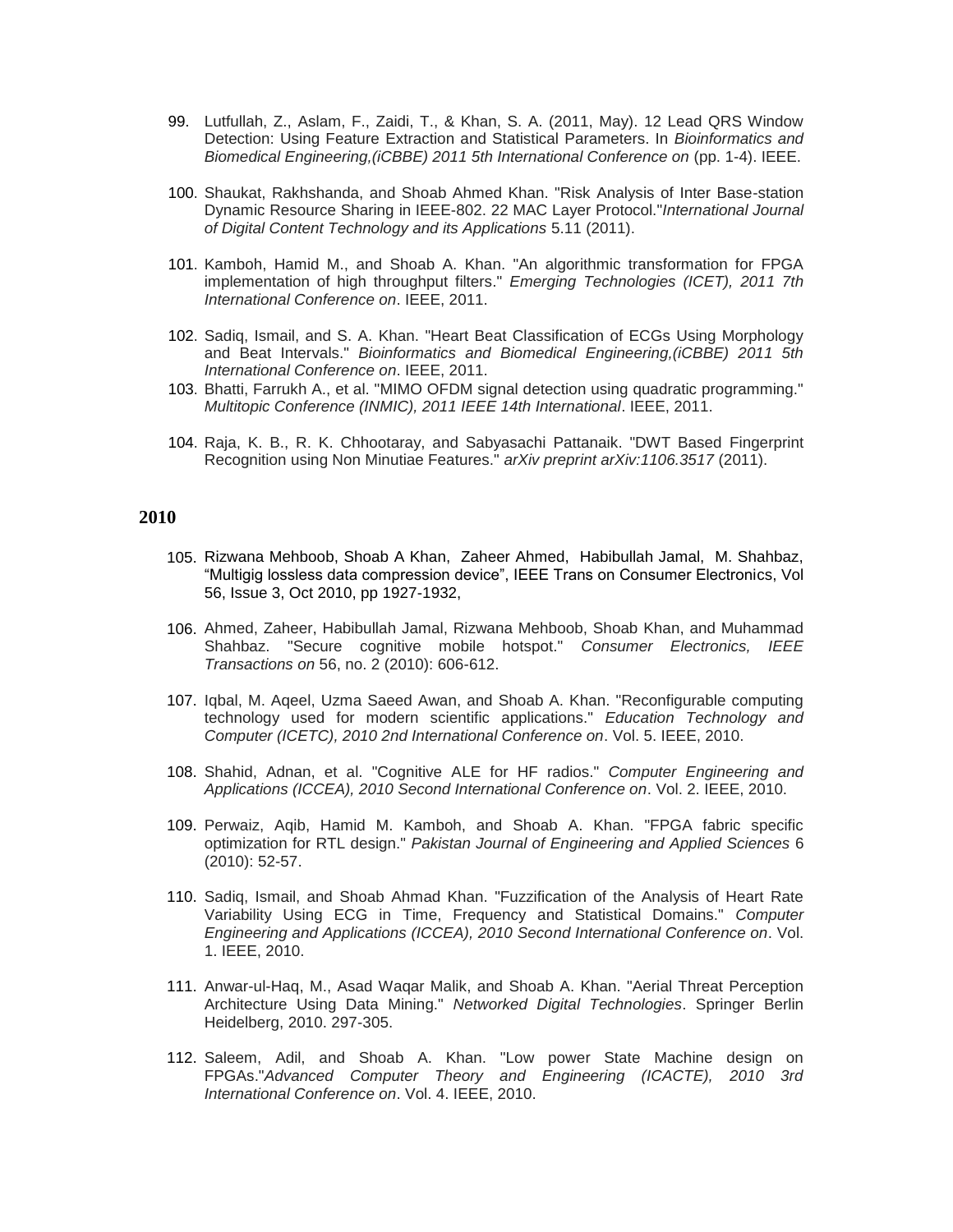- 113. Zeeshan, Muhammad, and Shoab A. Khan. "Power optimization of multiuser CDMA based mobile ad hoc networks in tactical setting." *Proceedings of International Colloquium on Computing, Communication, Control and Management*. Vol. 2. 2010.
- 114. Uddin, M. A., M. A. Orakzai, Q. Abbas, and S. A. Khan. "Cognitive controller for multiple interfaces (C2MI)." In *Software Technology and Engineering (ICSTE), 2010 2nd International Conference on*, vol. 1, pp. V1-88. IEEE, 2010.
- 115. Malik, Asad Waqar, Shoab A. Khan, and S. Rauf ul Hassan. "An HLA Based Real Time Simulation Engine for Man-in-Loop Net Centric System." *Pak. J. Engg. & Appl. Sci. Vol* (2010): 47-54.
- 116. Rana, Saadia Afzal, Shoab A. Khan, and Ali Afzal Awan. "Advance Approach to Estimate Fingerprint Images Quality Using Statistical & Graphical Methodology."
- 117. Mahmood, Attiya, Syed Ali Abbas, and Shoab A. Khan. "High Level Synthesis of Kahn Process Networks (KPN) for Streaming Applications."
- 118. Mansoor, Atif Bin, Hassan Masood, Mustafa Mumtaz, Sameem Shabbir, and Shoab A. Khan. "An evaluation of wavelet kernels for palmprint based recognition." In *Articulated Motion and Deformable Objects*, pp. 128-137. Springer Berlin Heidelberg, 2010.
- 119. Mehboob, Rizwana, and Shoab A. Khan. *Efficient Architectures for High Speed Lossless Data Compression and FIR Filter Implementation*. Diss. University of Engineering & Technology, Taxila, 2010.
- 120. Saqib, Sunila, U. Bin Ali, Waqas Ali, and Shoab A. Khan. "Automated optimization of datapath design by improving circuit area and critical time through adaptive transformation." In *Intelligent Systems Design and Applications (ISDA), 2010 10th International Conference on*, pp. 1493-1498. IEEE, 2010.
- 121. Farooq, Muhammad Umar, Shoab Ahmad Khan, Syed Ayad Hasan, and Adnan Ahmad Khan. "Hostname addresing in heterogeneous mobile ad hoc networks." In*Computer Science and Information Technology (ICCSIT), 2010 3rd IEEE International Conference on*, vol. 4, pp. 488491. IEEE, 2010.
- 122. Iqbal, Raja, Rafia Mumtaz, and Shoab A. Khan. "Image Enhancement Using Nonsubsampled Contourlet Transform." *International Federation for Information Processing Digital Library* 228.1 (2010).

## **2007, 2008, 2009**

- 123. Umar Farooq, Habibullah Jamal, Shoab Ahmed Khan, "High Speed and Computationally Efficient Realization of Recursive Interpolation Filters", Elsevier International Journal of Signal Processing, [Vol. 89, Issue 11,](http://www.sciencedirect.com/science?_ob=PublicationURL&_tockey=%23TOC%235668%232009%23999109988%231216051%23FLA%23&_cdi=5668&_pubType=J&view=c&_auth=y&_acct=C000050221&_version=1&_urlVersion=0&_userid=10&md5=ca25d27d3ca38b3df465e46e80855656) Nov 2009, pp 2202-2212 Umar Farooq, Habibullah Jamal and Shoab Ahmed Khan, "Transformation to Implement Computationally Efficient IIR Decimation Filters", Elsevier Journal of Digital Signal Processing, Volume 19, Issue 1, January 2009, pp. 33–44.
- 124. Farooq, Umar, Habibullah Jamal, and Shoab Ahmed Khan. "High speed and computationally efficient architecture for recursive interpolation filters." *Signal Processing* 89.11 (2009): 22022212.
- 125. R. Mehboob, Shoab A. Khan, R. Qamar, "FIR Filter Design Methodology for Hardware Optimized Implementation", IEEE Trans. on Consumer Electronics, Vol. 55, No. 3, Aug 2009, pp:1669-1673.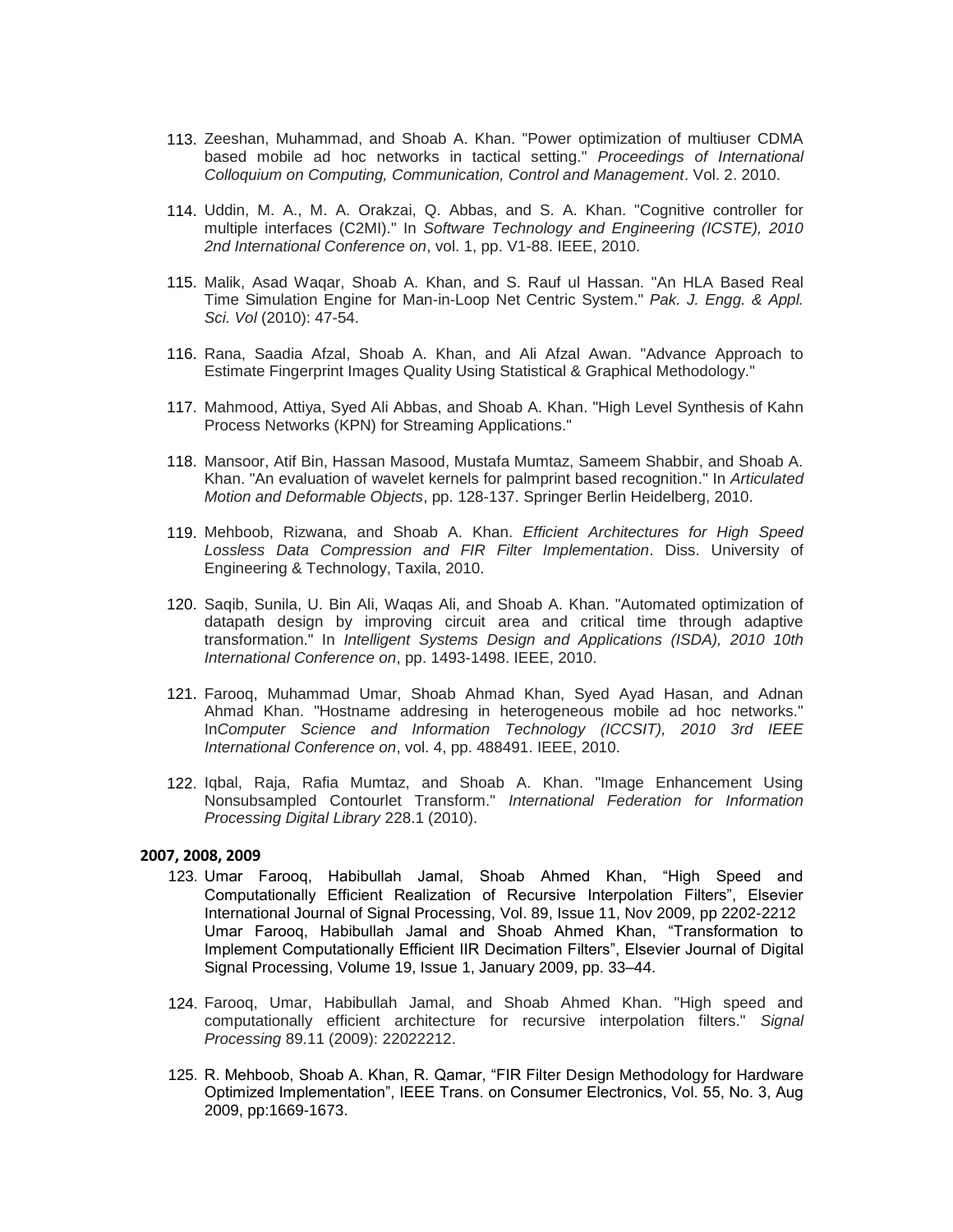- 126. Sheikh Muhammad Farhan, Shoab A Khan and Habibullah Jamal, "An 8-bit Systolic AES Architecture for Moderate Data Rate Applications", Elsevier Journal of Microprocessors and Microsystems, Vol 33, Issue 3, May 2009.
- 127. Zaheer Ahmed, Habibullah Jamal, Shoab Khan, Rizwana Mehboob and Asrar Ashraf, "Cognitive Communication Device for Vehicular Networking", IEEE Trans. on Consumer Electronics, Vol. 55, No. 2, May 2009, pp: 371:375.
- 128. Akram, M. Usman, et al. "Blood vessel enhancement and segmentation using wavelet transform." *Digital Image Processing, 2009 International Conference on*. IEEE, 2009.
- 129. Khan, Umair Mateen, Shoab Ahmed Khan, and Naveed Ejaz. "A fingerprint verification system using minutiae and wavelet based features." *Emerging Technologies, 2009. ICET 2009. International Conference on*. IEEE, 2009.
- 130. Ahmad, Talha Jamal, Hussnain Ali, Muhammad Asim Ajaz, and Shoab A. Khan. "A DSK based simplified speech processing module for Cochlear Implant research." In*Acoustics, Speech and Signal Processing, 2009. ICASSP 2009. IEEE International Conference on*, pp. 369-372. IEEE, 2009.
- 131. Khan, Muhammad Usman, and Shoab Ahmed Khan. "Social networks identification and analysis using call detail records." *Proceedings of the 2nd International Conference on Interaction Sciences: Information Technology, Culture and Human*. ACM, 2009.
- 132. Ali, Hussnain, Talha J. Ahmad, and Shoab A. Khan. "Inductive link design for medical implants." *Industrial Electronics & Applications, 2009. ISIEA 2009. IEEE Symposium on*. Vol. 2. IEEE, 2009.
- 133. Ali, Hussnain, Talha J. Ahmad, and Shoab A. Khan. "Mathematical modeling of an inductive link for optimizing efficiency." *Industrial Electronics & Applications, 2009. ISIEA 2009. IEEE Symposium on*. Vol. 2. IEEE, 2009.
- 134. Mansoor, Atif Bin, et al. "A hybrid image quality measure for automatic image quality assessment." *Image Analysis*. Springer Berlin Heidelberg, 2009. 91-98.
- 135. Akram, M. Usman, Anam Tariq, and Shoab A. Khan. "Retinal image blood vessel segmentation." *Information and Communication Technologies, 2009. ICICT'09. International Conference on*. IEEE, 2009.
- 136. Ali, Hussnain, Talha J. Ahmad, Asim Ajaz, and Shoab A. Khan. "Laboratory prototype of cochlear implant: Design and techniques." In *Engineering in Medicine and Biology Society, 2009. EMBC 2009. Annual International Conference of the IEEE*, pp. 803-806. IEEE, 2009. 97. Usman Akram, M., Anam Tariq, Sarwat Nasir, and Shoab A. Khan. "Gabor wavelet based vessel segmentation in retinal images." In *Computational Intelligence for Image Processing, 2009. CIIP'09. IEEE Symposium on*, pp. 116-119. IEEE, 2009.
- 137. Perwaiz, Aqib, and Shoab A. Khan. "Effect of bit Precision on hardware complexity for DDFS architecture." *Advanced Computer Control, 2009. ICACC'09. International Conference on*. IEEE, 2009.
- 138. Islam, Muhammad Hasan, Kamran Nadeem, and Shoab A. Khan. "Optimal Placement of Detection Nodes against Distributed Denial of Service Attack."*Advanced Computer Control, 2009. ICACC'09. International Conference on*. IEEE, 2009.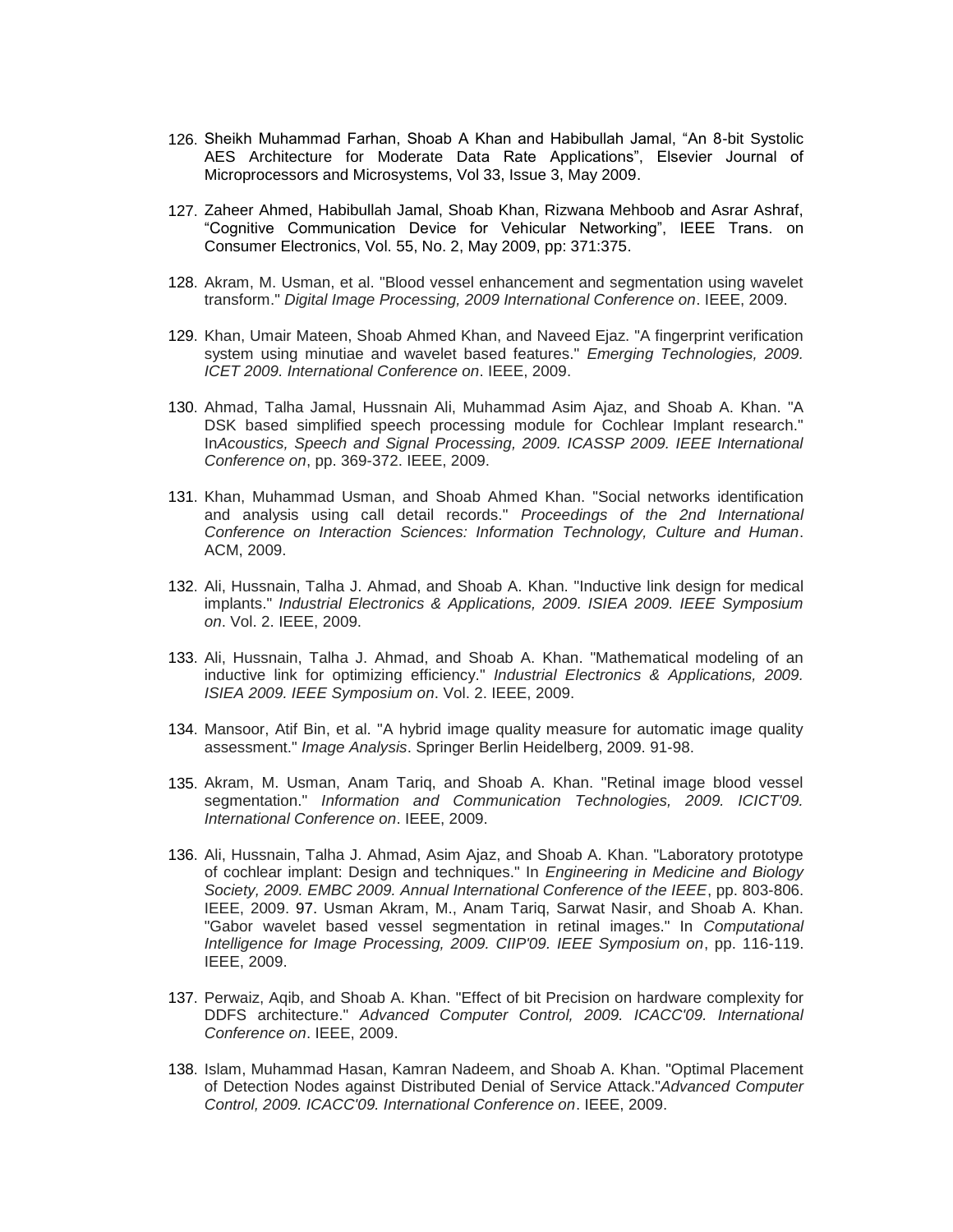- 139. Qureshi, Khurram Yasin, and Shoab Ahmed Khan. "Effectiveness of assigning confidence levels to classifiers and a novel feature in fingerprint matching."*Systems, Man and Cybernetics, 2009. SMC 2009. IEEE International Conference on*. IEEE, 2009.
- 140. Qureshi, Khurram Yasin, and Shoab A. Khan. "Effectiveness of a novel feature and confidence levels assignment to classifiers in fingerprint matching." *Computer Science and Information Technology, 2009. ICCSIT 2009. 2nd IEEE International Conference on*. IEEE, 2009.
- 141. Naeem, Huma, Asif Masood, Mukhtar Hussain, and Shoab A. Khan. "A Novel TwoStaged Decision Support based Threat Evaluation and Weapon Assignment Algorithm, Assetbased Dynamic Weapon Scheduling using Artificial Intelligence Techinques." *arXiv preprint arXiv:0907.0067* (2009).
- 142. Zia, Muhammad Tassadaque, Muhammad Umar Farooq, and Shoab A. Khan. "Seamless communication over heterogeneous interfaces in mobile ad hoc networks." *Wireless and Optical Communications Networks, 2009. WOCN'09. IFIP International Conference on*. IEEE, 2009.
- 143. Ahmad, Talha J., Hussnain Ali, Muhammad Asim Ajaz, and Shoab A. Khan. "Efficient algorithm development of CIS speech processing strategy for cochlear implants." In *Engineering in Medicine and Biology Society, 2009. EMBC 2009. Annual International Conference of the IEEE*, pp. 1270-1273. IEEE, 2009.
- 144. Mubarik, Muhammad Asim, Shoab Ahmad Khan, Syed Ayad Hassan, and Naveed Sarfraz. "Implementation of Geocast Enhanced AODV-UU in Linux Testbed." In*Computer and Information Science, 2009. ICIS 2009. Eighth IEEE/ACIS International Conference on*, pp. 803-807. IEEE, 2009.
- 145. Naeem, Huma, Asif Masood, Mukhtar Hussain, and K. Shoab. "A novel two-staged decision support based threat evaluation and weapon assignment algorithm."*Intenational Journal of Computer Science and Information Security, IJCSIS* 2, no. 1 (2009): 132-138. 107. Naeem, Huma, Asif Masood, Mukhtar Hussain, and Shoab A. Khan. "A Novel TwoStage Dynamic Decision Support based Optimal Threat Evaluation and Defensive Resource Scheduling Algorithm for Multi Air-borne threats." *arXiv preprint arXiv:0906.5038* (2009).
- 146. Naeem, Huma, Asif Masood, Mukhtar Hussain, and Shoab A. Khan. "A semiautomated dynamic approach to threat evaluation and optimal defensive resource allocation." In *Emerging Intelligent Computing Technology and Applications*, pp. 8-17. Springer Berlin Heidelberg, 2009.
- 147. Akram, M. Usman, Sarwat Nasir, and Shoab A. Khan. "Comparison of Matched Filter and Wavelet Based Blood Vessel Enhancement." *Proceedings of the IASTED International Conference*. Vol. 654. 2009.
- 148. Farooq, Muhammad Umar, Muhammad Tassadaque Zia, Muhammad Asim Mubarik, and Shoab Ahmad Khan. "Supporting Heterogeneous Interfaces in Mobile Ad hoc Networks." In *Computing, Engineering and Information, 2009. ICC'09. International Conference on*, pp. 87-90. IEEE, 2009.
- 149. Zahid, Aasma, Umar Muneer, and Shoab A. Khan. "Grouping Of Actors On An Enterprise Social Network Using Optimized Union-Find Algorithm." *Algarve, Portugal* (2009): 148.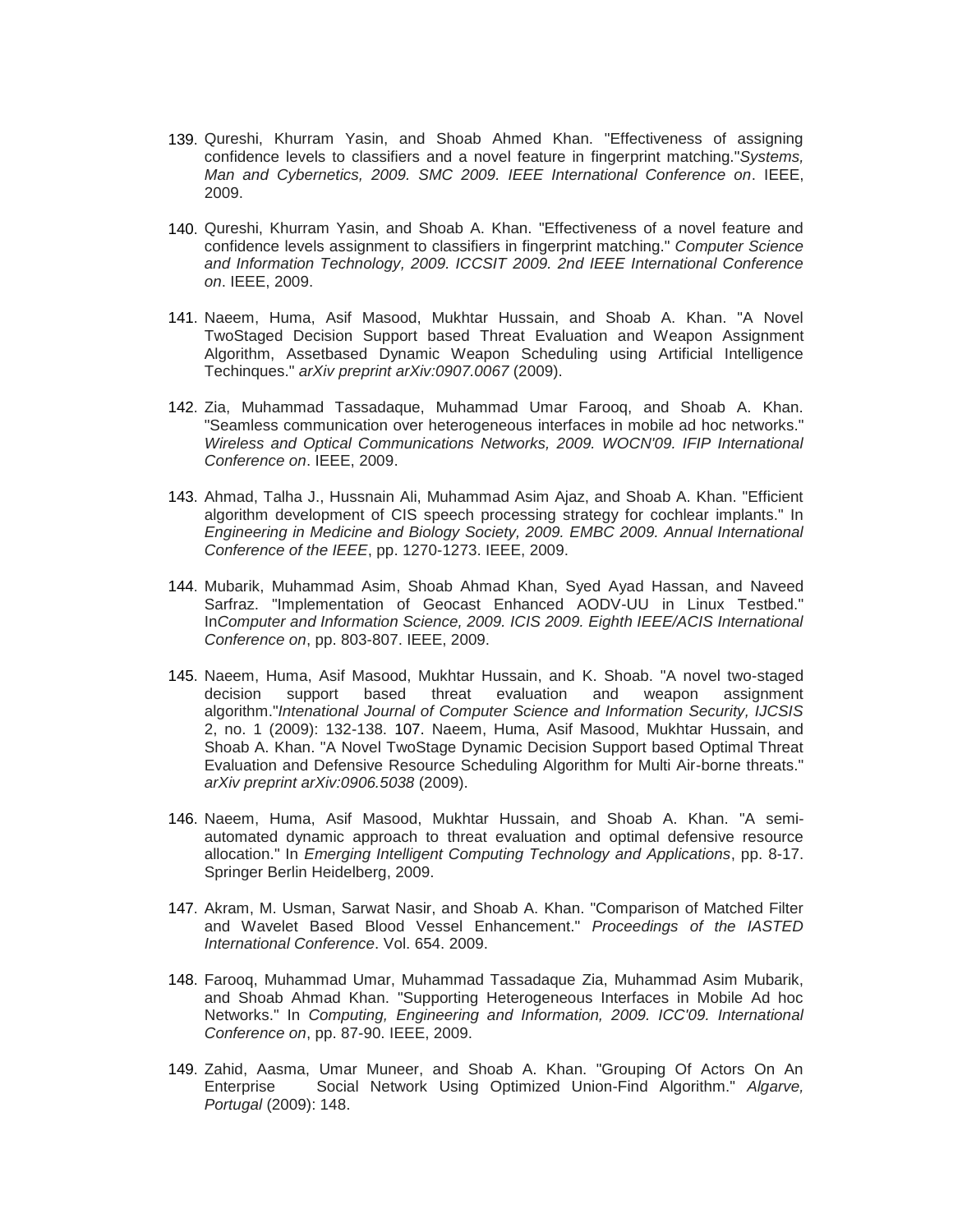- 150. Abdullah, Asim, and Shoab Ahmed Khan. "Frequency synchronization for multi input multi output orthogonal frequency division multiplexing systems." *Internet, 2009. AH-ICI 2009. First Asian Himalayas International Conference on*. IEEE, 2009.
- 151. Perwaiz, Aqib, Shoab A. Khan, and Hamid M. Komboh. "Optimization for Quantization and Embedded Resources on FPGA." *New Trends in Information and Service Science, 2009. NISS'09. International Conference on*. IEEE, 2009.
- 152. Islam, M. H., I. Zubair, M. F. Butt, K. Nadeem, and S. A. Khan. "Optimal placement of detection nodes for Ad hoc networks." In *Networked Digital Technologies, 2009. NDT'09. First International Conference on*, pp. 544-546. IEEE, 2009.
- 153. Haleem, Shahid, and S. A. Khan. "Common sub-expression elimination in PAPR reduction of OFDM system." *Internet, 2009. AH-ICI 2009. First Asian Himalayas International Conference on*. IEEE, 2009. **2008.**
- 154. Zaheer Ahmed, Habibullah Jamal, Rizwana Mehboob, and Shoab Khan,"A Navigation Device with MAC Supporting Multiple Physical Networks for Extended Coverage and Operations", IEEE Trans. on Consumer Electronics, Vol. 54, No. 3, Aug. 2008.
- 155. Akram, M. Usman, et al. "Fingerprint image: pre-and post-processing."*International Journal of Biometrics* 1.1 (2008): 63-80.
- 156. Zeshan, Muhammad, Shoab A. Khan, Ahmad Raza Cheema, and Attique Ahmed. "Adding Security against Packet Dropping Attack in Mobile Ad Hoc Networks." In*Future Information Technology and Management Engineering, 2008. FITME'08. International Seminar on*, pp. 568-572. IEEE, 2008. 119. Masood, Hassan, Mustafa Mumtaz, M. Asif Afzal Butt, A. Bin Mansoor, and Shoab A. Khan. "Wavelet based palmprint authentication system." In *Biometrics and Security Technologies, 2008. ISBAST 2008. International Symposium on*, pp. 1-7. IEEE, 2008.
- 157. Butt, MA Afzal, Hassan Masood, Mustafa Mumtaz, A. Bin Mansoor, and Shoab A. Khan. "Palmprint identification using contourlet transform." In *Biometrics: Theory, Applications and Systems, 2008. BTAS 2008. 2nd IEEE International Conference on*, pp. 1-5. IEEE, 2008.
- 158. Yasin, Hashim, and Shoab Ahmad Khan. "Moment invariants based human mistrustful and suspicious motion detection, recognition and classification."*Computer Modeling and Simulation, 2008. UKSIM 2008. Tenth International Conference on*. IEEE, 2008. 122. Mansoor, Atif Bin, Mustafa Mumtaz, Hassan Masood, M. Asif A. Butt, and Shoab A. Khan. "Personal identification using palmprint and contourlet transform." In*Advances in Visual Computing*, pp. 521-530. Springer Berlin Heidelberg, 2008.
- 159. Iqbal, M. Aqeel, Shoab A. Khan, and Uzma Saeed Awan. "RISP design with most optimal configuration overhead for VLIW based architectures." *Electrical Engineering, 2008. ICEE 2008. Second International Conference on*. IEEE, 2008.
- 160. Aslam, Baber, Monis Akhlaq, and Shoab A. Khan. "802.11 disassociation DoS attack simulation using Verilog." *WSEAS Transactions on Communications* 7 (2008): 198- 206. 125. Shaukat, Rakhshanda, Shoab Ahmed Khan, and Attiq Ahmed. "Threats identification and their solution in inter-basestation dynamic resource sharing IEEE-802.22." *Convergence and Hybrid Information Technology, 2008. ICHIT'08. International Conference on*. IEEE, 2008. 126. Bin Mansoor, A., Zohaib Khan, Adil Khan, and Shoab Ahmad Khan. "Enhancement of exudates for the diagnosis of diabetic retinopathy using Fuzzy Morphology." In*Multitopic Conference, 2008. INMIC 2008. IEEE International*, pp. 128-131. IEEE, 2008.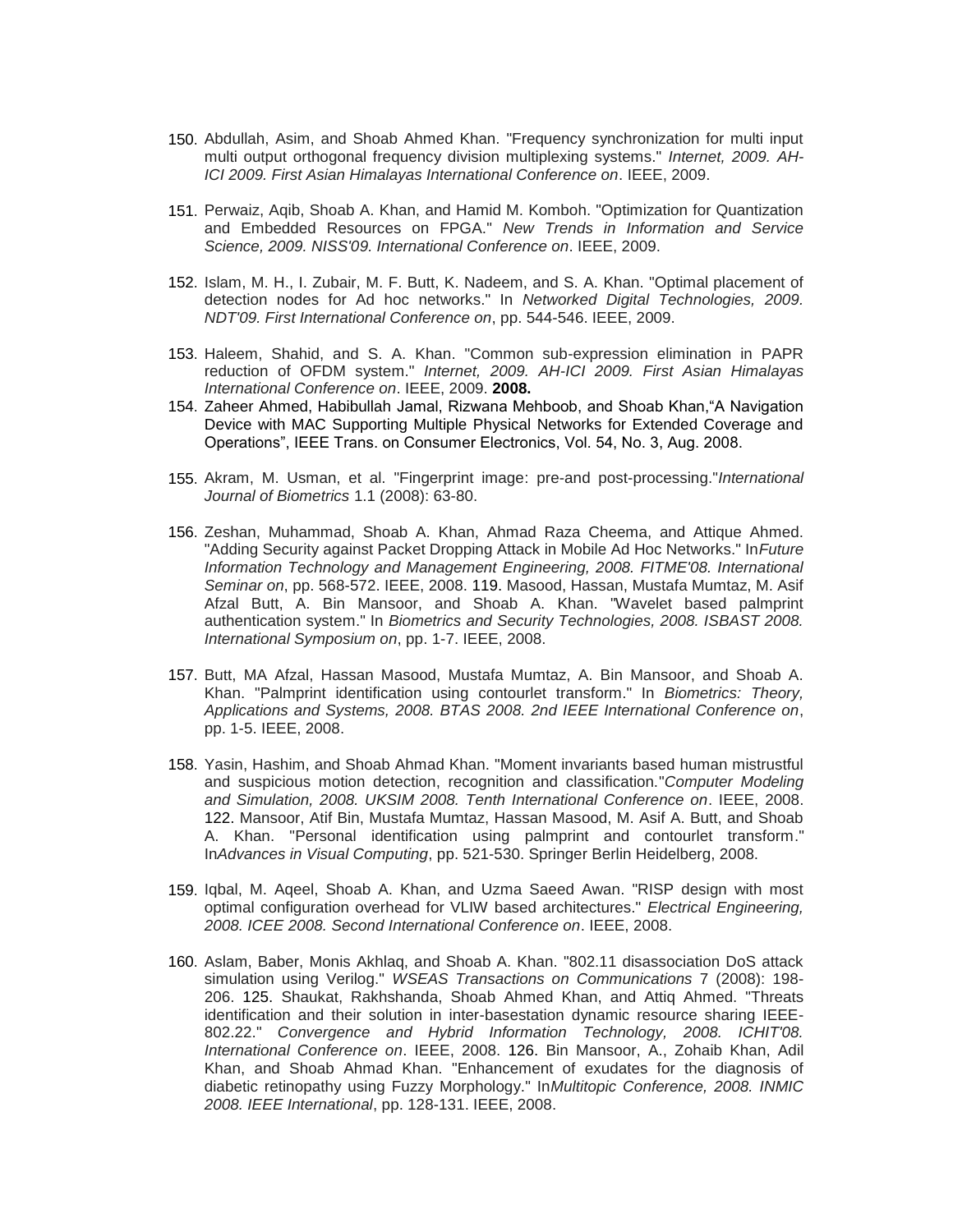- 161. Jabeen, Shahida, and Shoab A. Khan. "A hybrid false minutiae removal algorithm with boundary elimination." *System of Systems Engineering, 2008. SoSE'08. IEEE International Conference on*. IEEE, 2008.
- 162. Islam, Muhammad Hasan, Kamran Nadeem, and Shoab A. Khan. "Efficient placement of sensors for detection against distributed denial of service attack."*Innovations in Information Technology, 2008. IIT 2008. International Conference on*. IEEE, 2008.
- 163. Khan, Usman Shahid, and Shoab Ahmed Khan. "Converting an Existing Communication System into SCA complaint SDR." *7th WSEAS Int. Conf. on Electronics, Hardware, Wireless and Optical Communications, Cambridge, UK*. 2008.
- 164. Ahmed, Furqan, and Shoab A. Khan. "A framework for computationally efficient detection of frequency hopped signals in non-cooperative environment." *Software, Telecommunications and Computer Networks, 2008. SoftCOM 2008. 16th International Conference on*. IEEE, 2008. 131. Mansoor, Usman, Aun Iftikhar, Qasim Maqbool, Shoab Khan, and M. Asim Ajaz. "Frequency estimation using back-propagation neural networks for a frequency hopped spread spectrum receiver." In *Electrical and Computer Engineering, 2008. CCECE 2008. Canadian Conference on*, pp. 000797- 000800. IEEE, 2008.
- 165. Malik, Asad Waqar, and Shoab A. Khan. "Distributed Autonomous System Based Design Technique to Enhance Synchronization Productivity in Simulations."*Modeling & Simulation, 2008. AICMS 08. Second Asia International Conference on*. IEEE, 2008. 133. Noori, Khalida, Sami Ahmed Haider, and Shoab Ahmed Khan. "An Efficient Estimation Algorithm for MIMO OFDM System Using Turbo Codes." *Novel Algorithms and Techniques In Telecommunications, Automation and Industrial Electronics*. Springer Netherlands, 2008. 405-408.
- 166. Bin Mansoor, A., and Shoab A. Khan. "Contoulet denoising of natural images."*Audio, Language and Image Processing, 2008. ICALIP 2008. International Conference on*. IEEE, 2008.
- 167. Ashraf, Sadia, Shoab A. Khan, and Naveed S. Khattak. "QoS Provisioning for Multimedia Applications on Ts by Adapting MPLS." *International Journal of Business Data Communications and Networking (IJBDCN)* 4.4 (2008): 36-52.
- 168. Perwaiz, Aqib, and Shoab A. Khan. "Eight Bit Serial Triangular Compressor Based Multiplier." *Proceedings of the International MultiConference of Engineers and Computer Scientists*. Vol. 2. 2008.
- 169. Shaukat, Rakhshanda, Shoab Ahmed Khan, and Attiq Ahmed. "Augmented Security in IEEE 802.22 MAC Layer Protocol." *Wireless Communications, Networking and Mobile Computing, 2008. WiCOM'08. 4th International Conference on*. IEEE, 2008.
- 170. Perwaiz, Aqib, and Shoab A. Khan. "LMS Bit Stream Adaptive Filter Design."*Computer Modeling and Simulation, 2008. UKSIM 2008. Tenth International Conference on*. IEEE, 2008.
- 171. Ali, Hussnain, Talha J. Ahmed, and Shoab Khan. "Adaptive neuro fuzzy classifier for heart sounds." *Proceedings of the Sixth IASTED International Conference on Biomedical Engineering*. ACTA Press, 2008.
- 172. Yasin, Hashim, and S. A. Khan. "Trained table based recognition & classification (TTRC) approach in human motion reconstruction & analysis." *Emerging*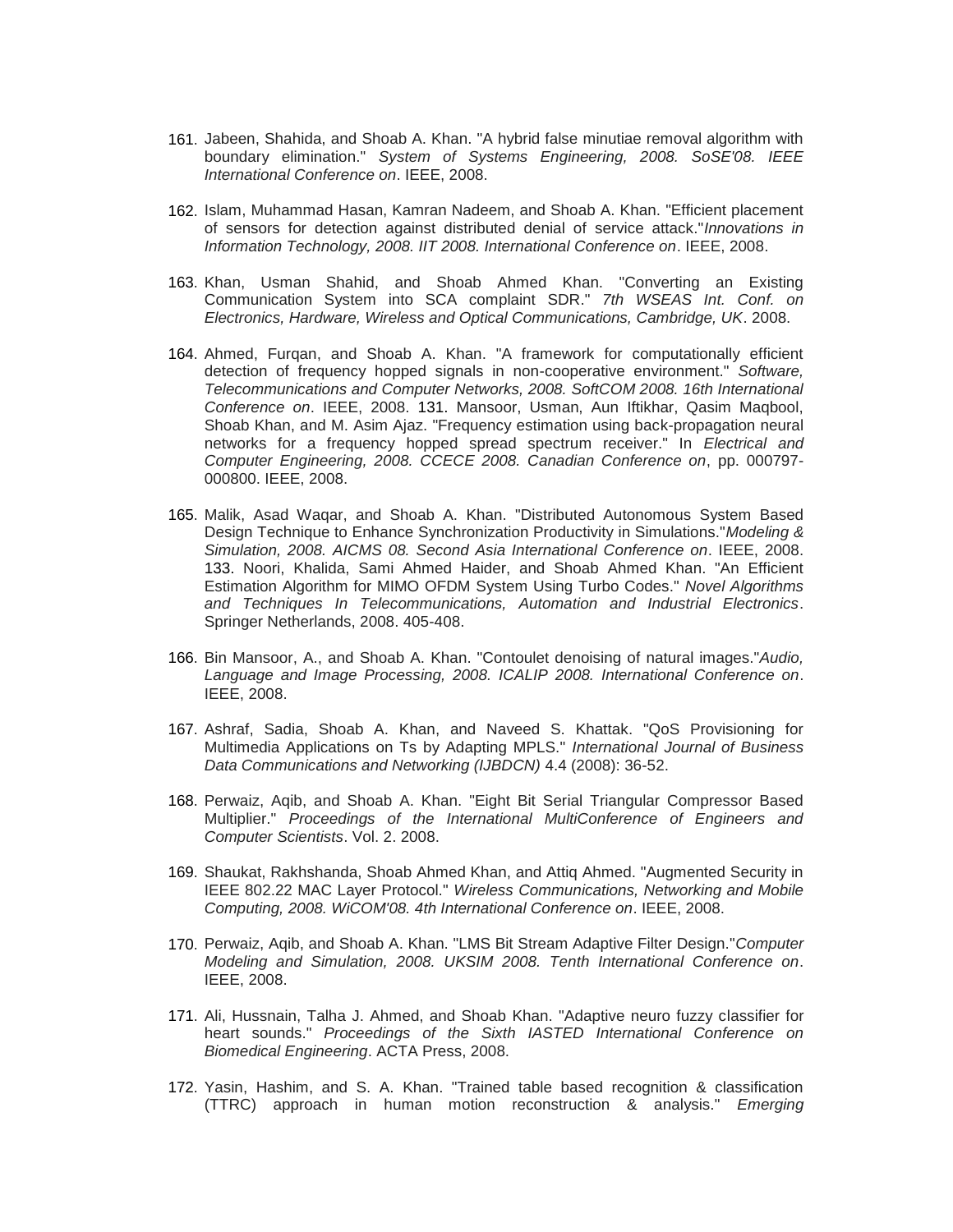*Technologies, 2008. ICET 2008. 4th International Conference on*. IEEE, 2008. **2007.**

- 173. Umar Farooq, Habibullah Jamal, and Shoab Ahmed Khan, "Realization of IIR Decimation Filters Based on Merged Delay Transformation," Research Letters in Signal Processing Vol 2007, Hindawi Publishing Corporation 142. M. M. Rahmatullah, S. A. Khan, H. Jamal, "Carrier Class High Density VoIP Media Gateway using Hardware Software Distributed Architecture", IEEE Trans. on Consumer Electronics, Vol. 53, Issue 4, Nov. 2007, pp:1513 – 1520.
- 174. Muhammad Sohail Sadiq and Shoab A. Khan, "Optimal Mapping of DSP Algorithms on Commercially Available Off-The-Shelf (COTS) VLIW DSPs" IEEE Transactions on Consumer Electronics, Vol. 53, No. 3, AUGUST 2007.
- 175. Saria Safdar, Shoab Ahmad Khan, Fahim Arif, "Analysis of ECGs Survey Data Using Threshold Inference Engine", International Conference on Computing, Communication System and Informatics Management (ICCCSIM), IISRC Journals, ISSN: 2091-1610. 145. Sadia Ashraf, Shoab Khan, Naveed S Khattak, Abdur Rehman, "M2PLS: Mobile Multiprotocol Label Switching", 4th International Conference on Innovations in Information Technology, 18-20 Nov. 2007 Pages:83 – 87.
- 176. Aqib Perwaiz, Shoab A Khan, "High Performance and Low Power Programmable Bit Serial Digital down Converter Design Based on Half Band FIR Decimation, pp 218- 223, (HPCNCS-07) Orlando, Florida, USA, July 9-12, 2007.
- 177. Perwaiz, Aqib, and Shoab A. Khan. "Bit serial CORDIC DDFS design for serial digital down converter." *Telecommunication Networks and Applications Conference, 2007. ATNAC 2007. Australasian*. IEEE, 2007.
- 178. Asad Waqar Malik, Shoab A. Khan, Sulieman, "Context Aware Network Enabled Distributed Modeling and Simulation Framework", Modeling & Simulation, 2007. AMS '07. First Asia International Conference 27-30 March 2007 Pages:200 – 205.
- 179. Atif Bin Mansoor, Ajmal S. Mian, Adil Khan, Shoab A. Khan, "Fuzzy Morphology for Edge Detection and Segmentation" ISVC (2) 2007: pages: 811821.
- 180. Aisha Butt, Shoab Ahmed Khan, "Static and Dynamic Information Extraction In Video Sequences", IVCNZ 2007, Hamilton, New Zealand 151. Aslam, Baber, Monis Akhlaq, and Shoab A. Khan. "IEEE 802.11 wireless network simulator using Verilog." *Proceedings of the 11th Conference on 11th WSEAS International Conference on Communications*. 2007.
- 181. Mumtaz, Rafia, Raja Iqbal, and Shoab A. Khan. "Image Enhancement Using Nonsubsampled Contourlet Transform." *Intelligent Information Processing III*. Springer US, 2007. 391-400. 153. Hussain, Imran, Sadia Hussain, Imtiaz Khokhar, Raja Iqbal, and Shoab Ahmed Khan. "Comparative analysis of OFDMA and MC-IDMA multiple access techniques for XG wireless applications." In *Proceedings of the 2007 Euro American conference on Telematics and information systems*, p. 24. ACM, 2007.
- 182. Akram, Adeel, Shahbaz Pervez, and Shoab A. Khan. "Resource Aware Media Framework for Mobile Ad hoc Networks." *Innovative Algorithms and Techniques in Automation, Industrial Electronics and Telecommunications*. Springer Netherlands, 2007. 2730.
- 183. Akram, Adeel, Shahbaz Pervez, and Shoab A. Khan. "Extending Ad hoc Network range using CSMA (CD) parameter optimization." *Innovative Algorithms and Techniques in Automation, Industrial Electronics and Telecommunications*. Springer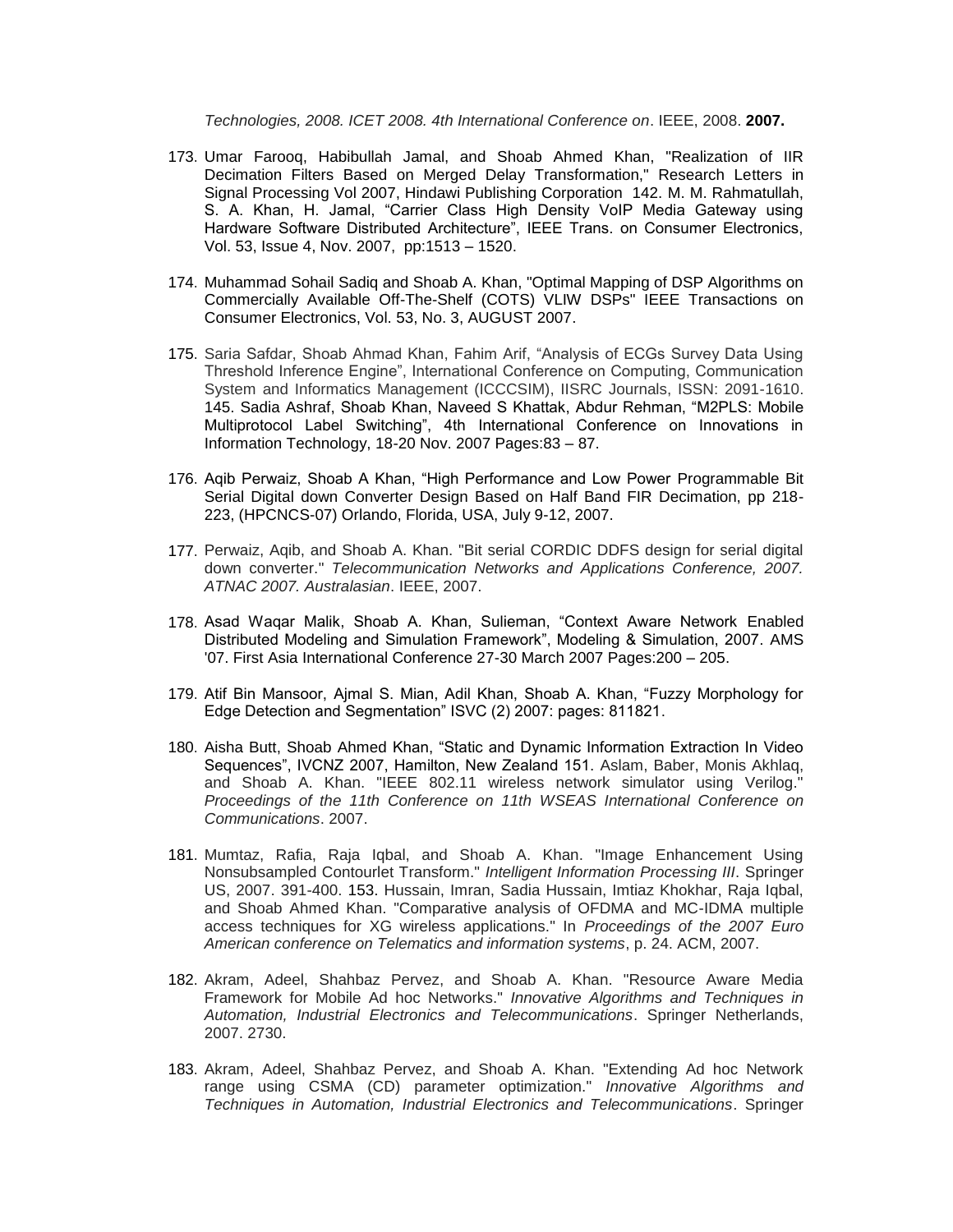Netherlands, 2007. 2325.

- 184. Tehsin, Samabia, Shoab Ahmed Khan, and Naveed Sarfraz Khattak. "Visualizing Network Traffic as Images for Network Anomaly Detection." (2007).
- 185. Tehsin, Samabia, and Shoab A. Khan. "A novel packet header visualization methodology for network anomaly detection." *Proceedings of the Fourth IASTED International Conference on Communication, Network and Information Security*. ACTA Press, 2007.
- 186. Basit, Abdul, and SHOAB A. KHAN. "Design and simulation of a mobile ad-hoc network in HLA environment." *Proceedings of the 9th WSEAS international conference on Automatic control, modelling and simulation*. World Scientific and Engineering Academy and Society (WSEAS), 2007.
- 187. Asghar, Asghar Hussain, Sadia Rizvi, Shoab Shah, Muhammad Rauf, Ayub Khan, and Javed Irfan. "Correlation Of Perfusion And Contractility Of Left Ventricle Myocardium On Gated Myocardial Perfusion Scintigraphy." *J Ayub Med Coll Abbottabad* 19, no. 2 (2007).
- 188. Khan, Saira Parvez, S. Ismaeel, M. Akbar, S. A. Khan, and Z. Ahmed. "Metropolitan Active Space: Introducing Context-Aware Services in GSM Networks." In *Mobile Data Management, 2007 International Conference on*, pp. 309-314. IEEE, 2007.

- 189. Rafia Mumtaz, Shoab Ahmed Khan, Raja Iqbal, "Image Enhancement Using Non Subsampled Contourlet Transform", International Conf on Intelligent Information Processing (ICIIP-2006), University of South Australia, City West Campus, North Terrace, Adelaide, Australia.
- 190. Rafia Mumtaz, Shoab Ahmed Khan, Raja Iqbal, "Image Enhancement Using Non Subsampled Contourlet Transform", International Conf on Intelligent Information Processing (ICIIP-2006), University of South Australia, City West Campus, North Terrace, Adelaide, Australia.
- 191. Adeel Yusuf, Dawood Khan, Shoab Khan, "Prediction of Protein Coding Regions on a Programmable VLIW Architecture", BIOT 2006.
- 192. Qaiser, Aysha, and Shoab A. Khan. "Automation of time and attendance using RFID systems." *Emerging Technologies, 2006. ICET'06. International Conference on*. IEEE, 2006. 165. Hamid, Zara, and Shoab A. Khan. "An augmented security protocol for WirelessMAN mesh networks." *Communications and Information Technologies, 2006. ISCIT'06. International Symposium on*. IEEE, 2006.
- 193. Aslam, Baber, M. Hasan Islam, and Shoab A. Khan. "Pseudo randomized sequence number based solution to 802.11 disassociation denial of service attack." *Mobile Computing and Wireless Communication International Conference, 2006. MCWC 2006. Proceedings of the First*. IEEE, 2006.
- 194. Mehboob, Rizwana, Shoab A. Khan, and Zaheer Ahmed. "High speed lossless data compression architecture." *Multitopic Conference, 2006. INMIC'06. IEEE*. IEEE, 2006. 168. Aslam, Baber, M. Hasan Islam, and Shoab A. Khan. "802.11 disassociation DoS attack and its solutions: A survey." *Mobile Computing and Wireless Communication International Conference, 2006. MCWC 2006. Proceedings of the First*. IEEE, 2006.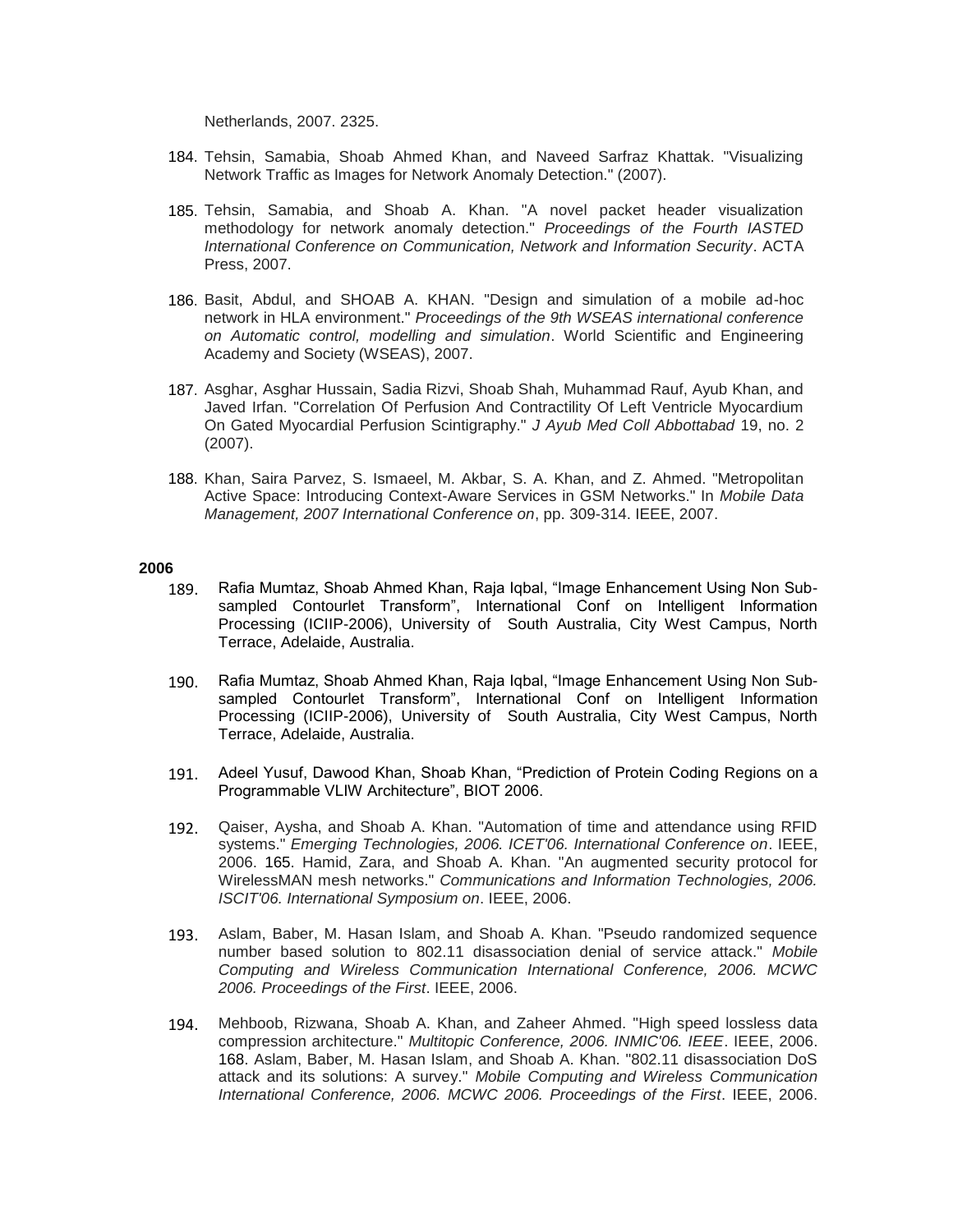169. Murtaza, Zeeshan, et al. "Silicon real time operating system for embedded DSPs."*Emerging Technologies, 2006. ICET'06. International Conference on*. IEEE, 2006. 170. Jabeen, Mehwish, and Shoab A. Khan. "Label switch path with guaranteed quality of service in mobile Ad Hoc network." *Wireless and Mobile Communications, 2006. ICWMC'06. International Conference on*. IEEE, 2006.

- 195. Kawish, Babar S., Baber Aslam, and Shoab A. Khan. "Reduction of Overheads with Dynamic Caching in Fixed AODV based MANETs." *World Academy of Science, Engineering and Technology* 16 (2006): 60-65.
- 196. Khan, Ahmed, and Shoab A. Khan. "Performance evaluation of AODV & DSR for wireless sensor networks." *WSEAS Transactions on Computers* 5.10 (2006): 2454- 2459. 173. Jamal, Habibullah, Sheikh M. Farhan, and Shoab A. Khan. "Low Power Area Efficient High Data Rate 16-bit ABS Crypto Processor." *Microelectronics, 2006. ICM'06. International Conference on*. IEEE, 2006.
- 197. Rab, Rabia Abdur, Aneela Shoukat, Madhia Sajjad, and Shoab A. Khan. "Executive Information Systems Based on Data Mining Techniques Modeled through Quadratic Programming." In *Emerging Technologies, 2006. ICET'06. International Conference on*, pp. 599-604. IEEE, 2006.
- 198. Akram, Adeel, Shahbaz Pervez, and Shoab A. Khan. "Multimedia task scheduling on OLSR enabled ad hoc networks." *WSEAS Transactions on Communications*5.3 (2006): 444. 176. Rasheed, Abdullah Haroon, et al. "A Low Bit Architecture for a Very Compact Hardware Implementation of the AES Algorithm." *ISSA*. 2006.
- 199. Latif, Seemab, and Shoab A. Khan. "Correlations and Associations Analysis for Identification and Prediction of Relationships and Their Activeness." *Information and Communication Technologies, 2006. ICTTA'06. 2nd*. Vol. 1. IEEE.
- 200. Yusuf, A., and S. A. Khan. "Hardware Accelerator for Prediction of Exons."*Engineering in Medicine and Biology Society, 2006. EMBS'06. 28th Annual International Conference of the IEEE*. IEEE, 2006.
- 201. Khan, S., S. Basharat, M. S. H. Khiyal, and S. A. Khan. "Investigating Energy Consumption of Localized and Non Localized Ad hoc Routing Protocols in TinyOS." In *Multitopic Conference, 2006. INMIC'06. IEEE*, pp. 355-358. IEEE, 2006.

#### **2004-2005**

- 202. Atif Bin Mansoor, Awais Mansoor, and Shoab A Khan, "Curvelet based Fingerprint Matching", in Proc. URSI, Oct 2005.
- 203. Shumaila Malik, Shoab A Khan, "Urdu Online Handwriting Recognition", in Proc. URSI, Oct 2005.
- 204. Faisal Moeen, Farhan Shafiq, and Shoab A. Khan, "Applying folding & register minimization transformation on DFG and generating Verilog HDL code", in proc. International SoC Design Conference, 2005, Seoul, Korea.
- 205. F. Noor, Shoab A. Khan, M. Rahmatullah, M. Tariq, "An upto OC-48 VoIP media gateway simulator for performance characterization", in Proc. ICWES 2005, South Korea.
- 206. K. Jafri, N. Jari, and Shoab A. Khan, "Multitasking OS for Reconfigurable hardware", in Proc. ICWES 2005, South Korea.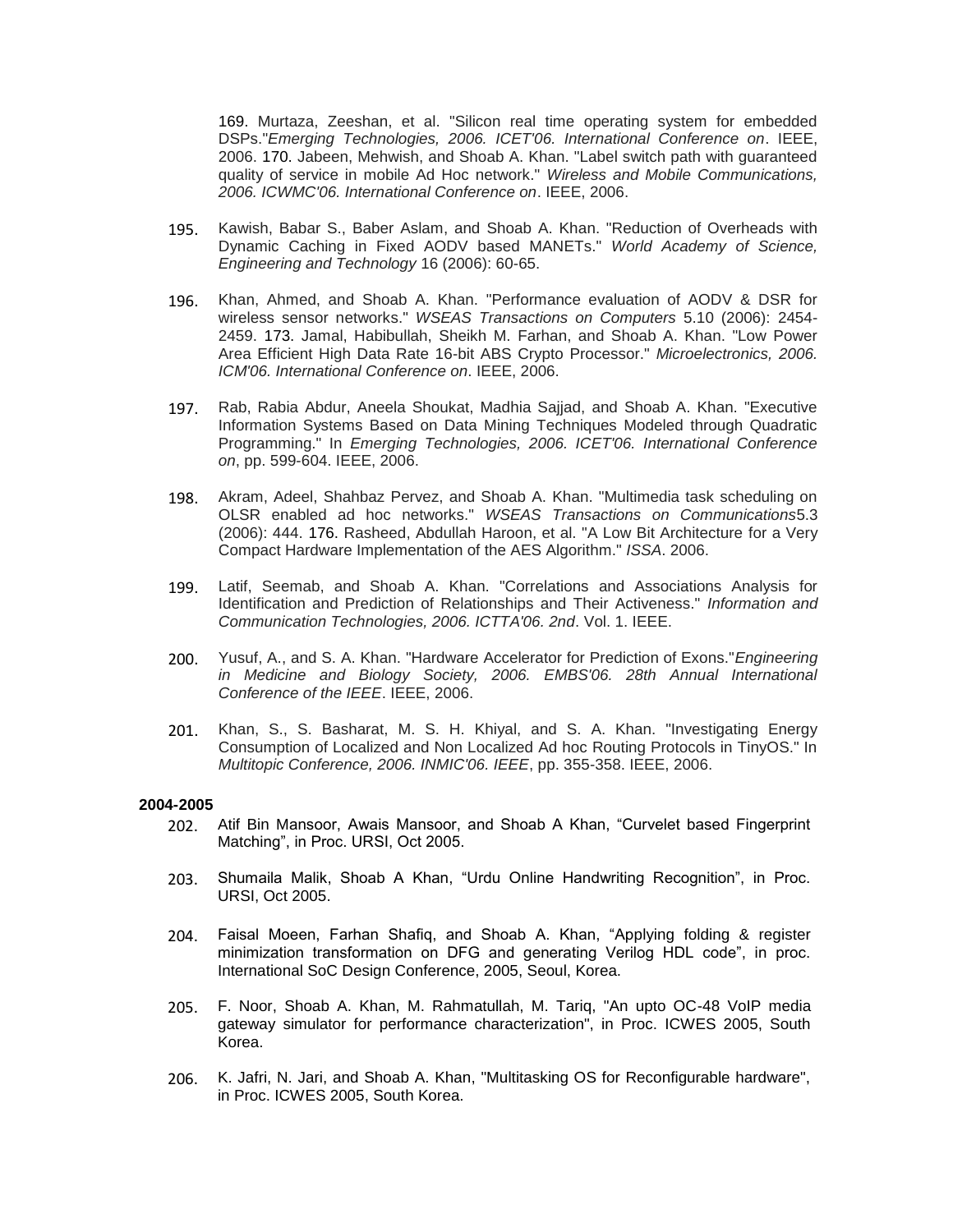- 207. Khalid and Shoab A. Khan, "A hybrid-component design methodology for reconfigurable high rate digital communication receiver board", in Proc. ICWES 2005, South Korea.
- 208. Fatima Batool, Shoab A Khan, "Traffic Estimation And Real Time Prediction Using Ad hoc Networks", in Proc IEEE International Conf, ICET2005, Islamabad-Pakistan.
- 209. Ambreen Sheikh, Shoab A Khan, "Integer Programming Approach for Optimal Resource Allocation in Workflow Automation Design", in Proc. INMIC 2005.
- 210. Fozia Noor Khan, Shoab Khan, "A multi-DSP based simulator for architecture and high density algorithm exploration", in Proc. INMIC 2005.
- 211. Shahzad Saleem, Shoab Ahmad Khan, "Design and Tradeoff Analysis of an Area Efficient Viterbi Decoder, in Proc. INMIC 2005.
- 212. Malik, Asad Waqar, Abdul Basit, and Shoab A. Khan. "HLA compliant network enabled distributed modeling and simulation infrastructure design." *SEPADS'05: Proceedings of the 4th WSEAS International Conference on Software Engineering, Parallel & Distributed Systems*. 2005.
- 213. Butt, Irfan Majeed, and S. A. Khan. "Analyzing & Enhancing energy efficient communication protocol for wireless micro-sensor networks." *Information and Communication Technologies, 2005. ICICT 2005. First International Conference on*. IEEE, 2005.
- 214. Shafait, F., M. Usman, H. Jamal, and S. Ahmed Khan. "Architecture for 2-D IDCT for real time decoding of MPEG/JPEG compliant bitstreams." In *Microelectronics, 2005. ICM 2005. The 17th International Conference on*, pp. 5-pp. IEEE, 2005.
- 215. M.S. Sarfraz and S.A.Khan "Adaptive Block Matching Motion Estimation Algorithm For Video With Less Complex Motion Fields" Hawaiin International Conference on Sciences, Jan. 2004 USA.
- 216. Rizwan Ghaffar, Noman Jafri, Shoab Ahmed Khan, "Depth Extraction System Using Stereo Pairs", ICIAR (2) 2004: 512-519.
- 217. Fozia Noor Khan, Shoab A. Khan, Hammad A. Khan, "A Hardware Software Design of Object Detection, Elimination and Placement System Using a Runtime Reconfigurable Processor for High Resolution Multimedia Applications", in Proc GSPx 30 Sep 2004, USA.
- 218. Hammad A. Khan and Habibullah Jamal, Shoab A. Khan and Awais Mansoor , "Partial Encryption Technique for Compressed Multimedia Data Using Perceptual Information", in Proc GSPx 30 Sep 2004, USA.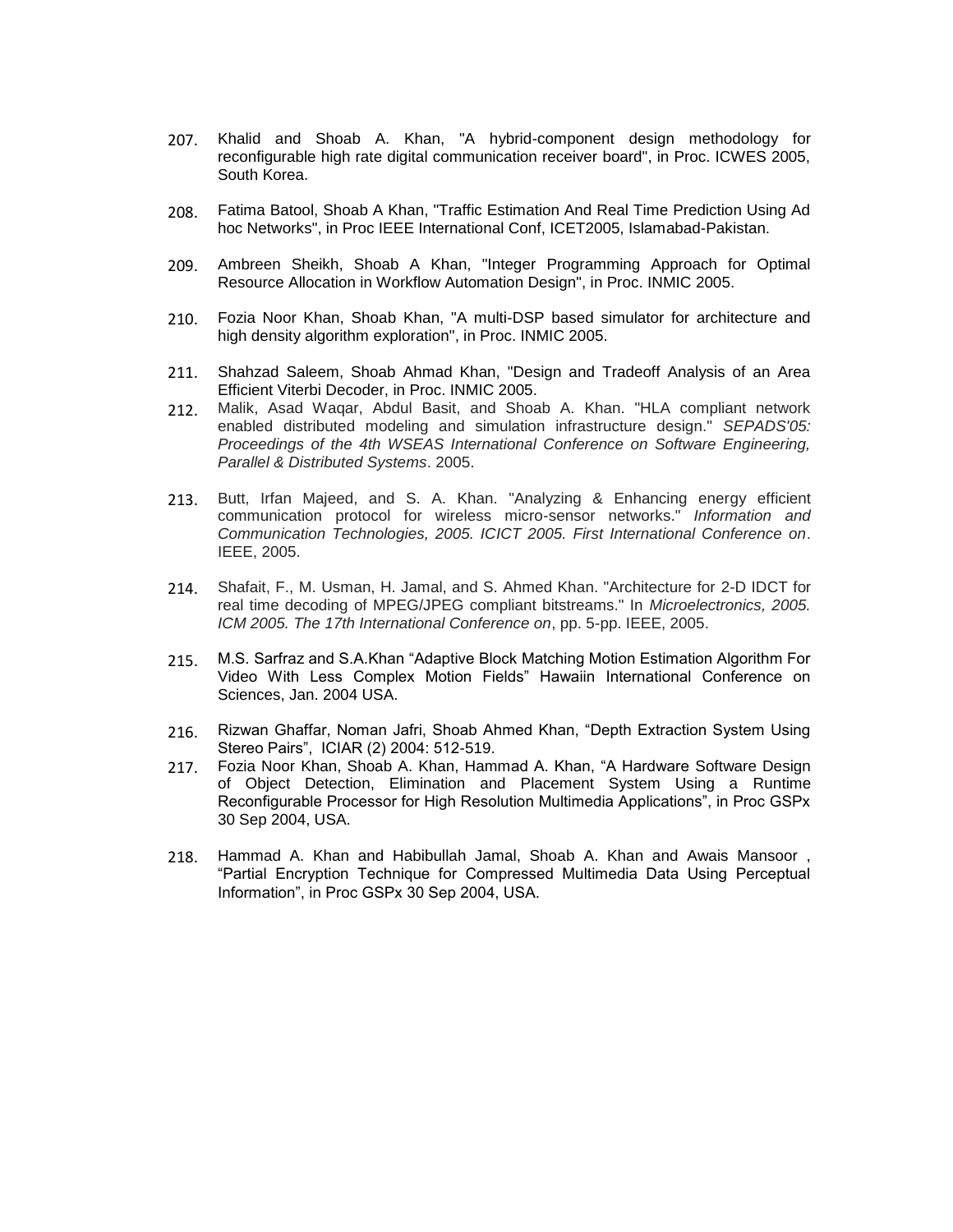- 219. Zaheer Ahmed, Rizwana Mehboob, Shoab A Khan and Habibullah Jamal, "Decentralized GPS aware MANET For Mission Critical Applications", in Porc. (M2USIC04), October 2004, Malaysia.
- 220. Sheikh Muhammad Farhan, Shoab A Khan, Habibullah Jamal, "Mapping of High-bit Algorithm to Low-bit for Optimized Hardware Implementation", in Proc. ICM 2004, December 2004, pp. 148 – 151, TUNISIA.
- 221. Zaheer Ahmed, Rizwana Mehboob, Shoab A Khan and Habibullah Jamal, "Dynamic Mission Critical Network for Mobile System", Proceedings of the 16th International Conference on Microelectronics, ICM 2004, December 6-8, 2004, Tunis, pp. 776 – 779, TUNISIA.
- 222. S. Pervez, A. Akram, Shoab A Khan, "Optimal Antenna Placement Algorithm for Full Area Coverage Using Minimum Number of Antennas", ICICT 2004, Dec 2004, Cairo – Egypt.
- 223. R. Hafiz, M. A. Tahir, O. Arshad, Shoab A. Khan, "An optimized hardware accelerator for real time registration of aerial video imagery and its applications", in Proc. Image and Graphics, 2004. Dec. 2004, pp196 – 199, Hong Kong.
- 224. Zeshan Hameed Khan, Shoab A. Khan "Sub band Coder Design for Audio Compression", in Proc INMIC 2004, Dec 2004, pp 163-167, Lahore-Pakistan 203. Rehan Haifz, M. Ali Tahir, Omair Arshad, Shoab A. Khan, "Hardware Design for Registration of Aerial Video Imagery", in Proc INMIC 2004, Dec 2004, pp 682-7, Lahore-Pakistan.
- 225. Fozia Noor Khan, Shoab A. Khan, "Real-time Object Based SingleStream to Multi-Stream Network Enabled Multimedia System Using an AdderLess Reconfigurable Fast", in Proc INMIC 2004, Dec 2004, pp 688-3, Lahore Pakistan.
- 226. Tahir Zaidi, Qasir Chaudry, Shoab A. Khan, "An Area and Time Efficient Collapsed Modified Cordic DDFS Architecture For High Rate Digital Receivers" in Proc INMIC 2004, Dec 2004, pp 677-1, Lahore-Pakistan.

#### **2002-2003**

- 227. Maleeha Abbas, Batool Talha, Shoab Khan, Adeel Abbas, "A Motion Estimation Chip For Block Based Mpeg-4 Video Application", in proc INMIC 2003.
- 228. A. Ghafoor, R. N. Iqbal, S. Khan, "Modified Chamfer Matching Algorithm", in proc IDEAL 2003 Hong Kong pp 1102-1106, 2003.
- 229. Abdul Ghafoor, Rao Naveed Iqbal and Shoab Khan, "Stability Conditions for Discrete Domain Characteristic Polynomial", in proc SCI 2003, USA.
- 230. M. S. Sarfaraz, S. A. Khan, "Multimedia Engineering in Video Encodings", International Workshop on Frontiers of Information Technology, December 23-24, 2003.
- 231. M. S. Sarfraz and Shoab.Khan."A Novel Gradient based very fast Adaptive Blockbased Motion estimation algorithm for Low Bit rate video coding", ICICS Taiwan. pp 1213-1219, December, 2003.
- 232. Habibullah Jamal, Fahed Hameed, Sharjeel Saeed, Moazzam Pasha, and Shoab Khan, "An RTL Verilog Processor", ICM2003 The 15th International Conference on Microelectronics Dec 2003 Cairo, Egypt.
- 233. Habibullah Jamal, Khalid Mahmood Shoab Khan, "Fast Hybrid Architectures", ICM2003 The 15th International Conference on Microelectronics Dec 2003 Cairo, Egypt.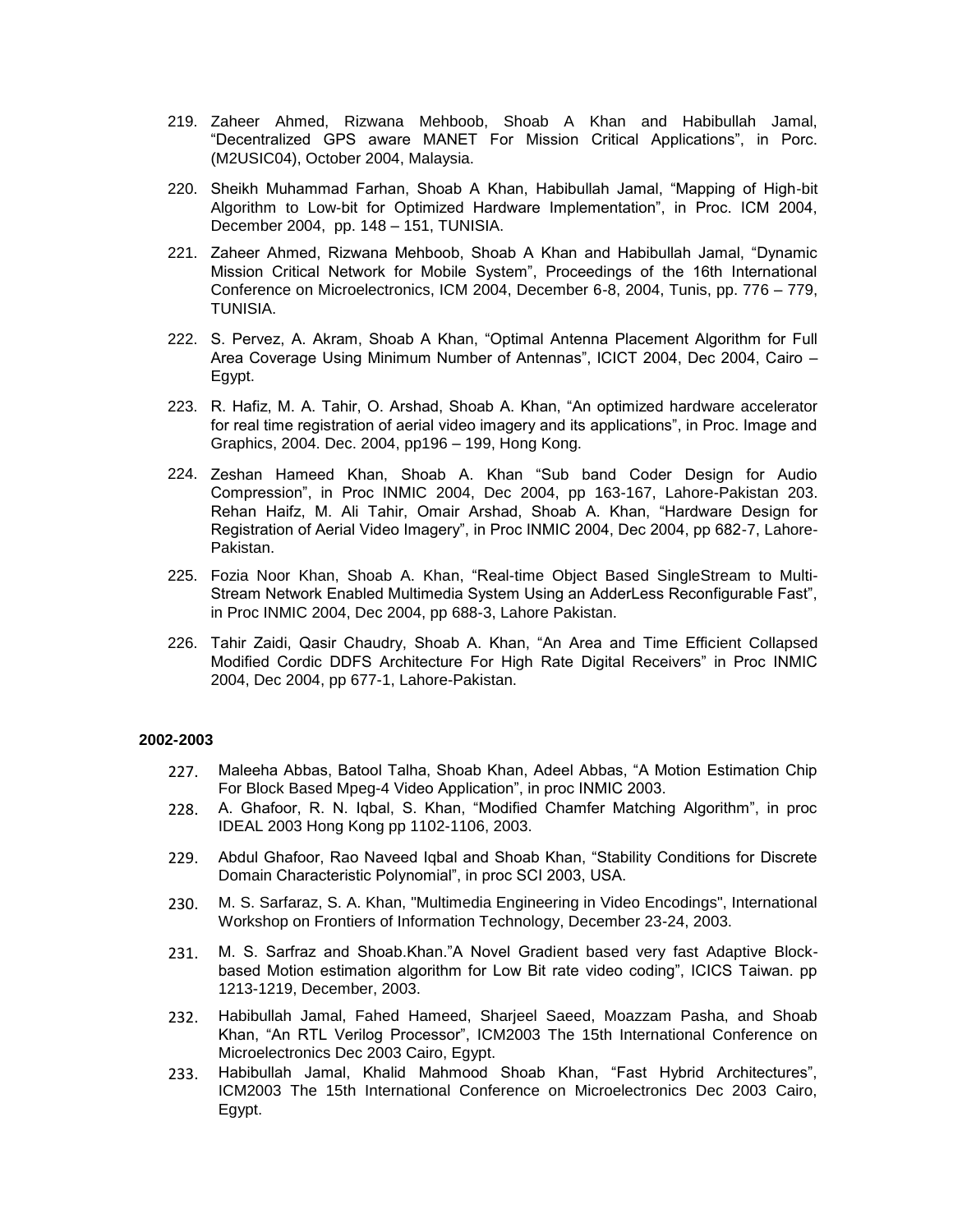- 234. Asim Munawar, Omer Qadir, M. Fahd Javed, S. Khan, "Design And Implementation Of An Optimized Processor For Table Driven Solution & Its Application In Manet's (Mobile Adhoc Networks)", in proc INMIC 2003.
- 235. Kishwar Jafri, Nasir Jafri, Shoab A Khan, "Modeling Temporal Partitioning In A Partially Reconfigurable System", in proc INMIC 2003.
- 236. Abdul Ghafoor, Rao Naveed Iqbal, Shoab Khan, "Robust Image Matching Algorithm", in proc. EC-VIP MC pp 155-160 July 2003, Zagreb Croatia.
- 237. Abdul Ghafoor, Rao Naveed Iqbal, Shoab Khan, "Image Matching Using Distance Transform". In proc. SCIA 2003: 654-660 July 2003, Halmstad, Sweden.
- 238. Bashir, Y. Rafiq, I. Shah, and S. Khan, "Interworking real-time FoATM and FoIP", Proceedings INMIC 2002, Dec 2002.
- 239. M. Z. Iqbal, S. Khan, A Multiple Path Constraint Quality of Service Routing Algorithm", Proceedings INMIC 2002, Dec 2002.
- 240. S. Khan, S. Shah, F. Kashif, I. Zaman, "A Low Complexity ITU-T Compliant DTMF Detector ", Proceedings INMIC 2002, Dec 2002.
- 241. Amjad, S. Khan, A. B. Mansoor, M. Hayat, "Functional Verification of Multiprocessor based System-on-Chip on Distributed Systems ", Proceedings INMIC 2002, Dec 2002.
- 242. Omar Mukhtar, S. Khan, "FPGA based White Box Verification Methodology for SOC Design", Proceedings INMIC 2002, Dec 2002.
- 243. A. Jawad, S. M. Masood, S. Khan, M. M. Rahamtullah, "In-system Debug Support for a Processor Core", Proceedings INMIC 2002, Dec 2002.
- 244. A. Abbas, S. Khan, H. Jamal, U. Farooq, "An Optimal Application Specific Processor and Development Tools Design Methodology ", Proceedings INMIC 2002, Dec 2002.
- 245. A. Abbas, S. Khan, BURAQ: A reconfiguable processor toolkit for VLIW architecture, in proceedings SPIE 2002 USA, pp 4867-08.
- 246. A. Abbas, S. Khan, "Optimal generation of DSP processor from behavioral description", in proceedings FPL2002 Sep 2002, France.
- 247. A. Abbas, S. Khan, "BPLD Machine Description Language for Clustered VLIW Processors", in proceedings of System-on-Chip for real-time applications July 2002, Canada.
- 248. D. Habib, S. Khan, S. Sadiq, "Code Generation for Digital Communication Algorithms on Application-Specific Processors" Proceedings of the 12th International Conference of WSE, July 27-31,2002, Canada.
- 249. A. Abbas, S. Khan, "A reconfigurable processor toolkit , in proceedings", CATA2002, April 2002 USA.
- 250. A. Abbas and S. Khan, "BURAQ: A re-configurable processor toolkit for VLIW architectures," 17th ISCA International Conference on Computers and Their Applications, vol. 1, pp. 156-159, April 2002.

- 251. Yaser Rafiq, Omar Bashir, Syed Ismail Shah and Shoab A. Khan, "FoIP Gateways Architectures, Implementation and QoS Issues", Proceedings INMIC 2001, 2001, p 87- 92.
- 252. Wasif Latif, Aniq Shahid, Faisal Saud, Saqib Ali And Shoab A Khan, "Exploring Multiple Levels Of Parallelism Using BOPs' DSP," Proceedings INMIC 2001, 2001, p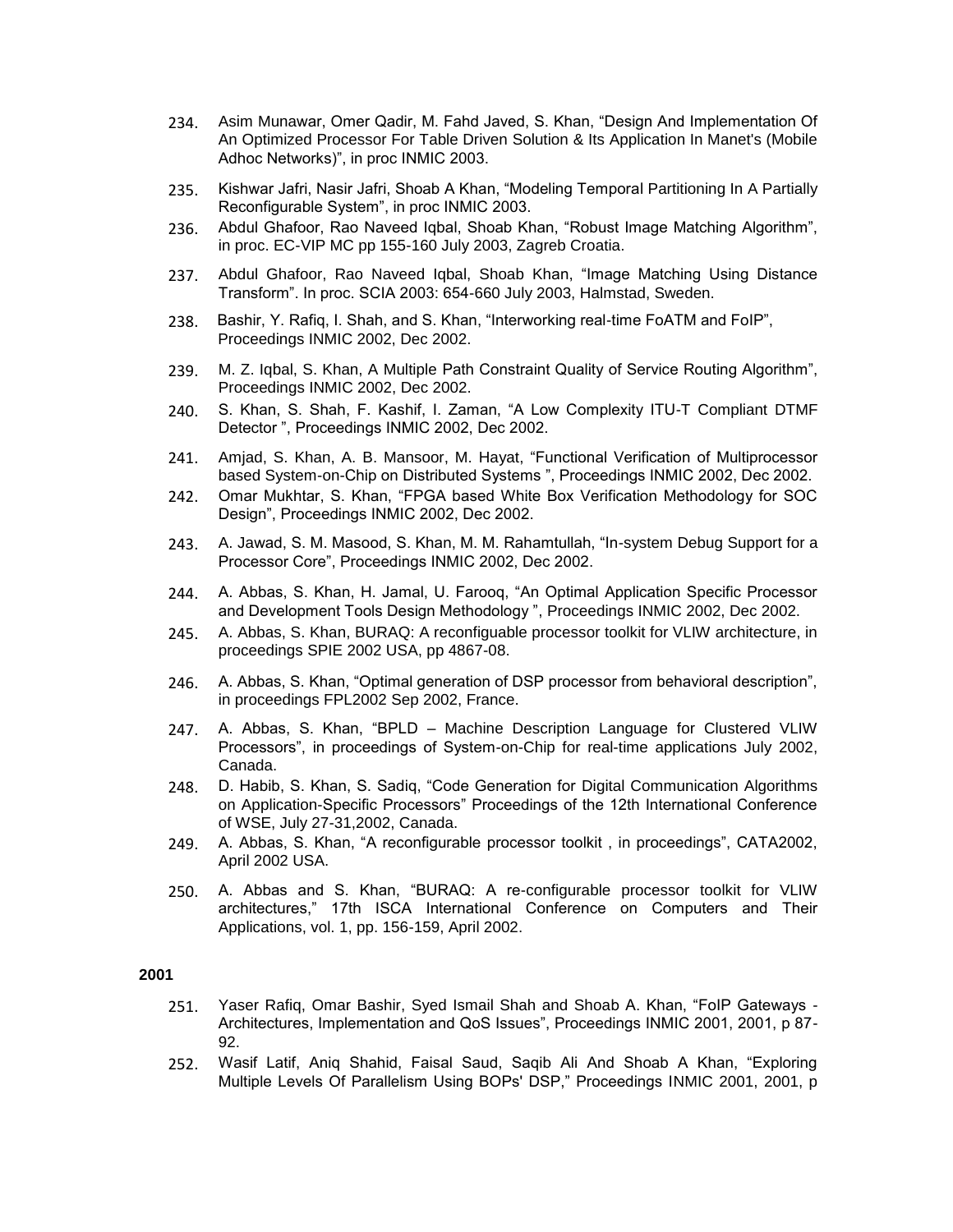185-194.

- 253. M. S. Sadiq, S. A. Khan. "Scheduling of Digital Signal Processing Algorithms on StarCore VLIW DSP, 14th International Conference on Parallel and Distributed Computing Systems (PDCS-2001)", August 2001 Texas USA 233. M U Ilyas And Shoab A Khan, "A Clustering Heuristic Algorithm For Scheduling Periodic And Deterministic Tasks On A Multiprocessor System", Proceedings INMIC 2001, 2001, p 1-5.
- 254. Syed A Khayam, Shoab A Khan And M. Sohail Sadiq, "A Generic Integer Programming Approach To Hardware/Software Co-Design", Proceedings INMIC 2001, 2001, p 6-90.

- 255. Shoab A. Khan and Malik Saqib, "Parallel Viterbi Algorithm for a VLIW DSP", Proceedings IEEE ICASSP 2000, Turkey.
- 256. M. S. Sadiq, S. A. Khan, "Optimal Digital Design and Implementation of CSD FIR Filters", in proceedings ICSPAT 2000 USA.
- 257. M. S. Sadiq, S. A. Khan, "Optimal Digital Design and Implementation of CSD FIR Filters", in proceedings ICSPAT 2000 USA.
- 258. M. S. Sadiq and Shoab Khan, "Combined Scheduling and Mapping of Digital Signal Processing Algorithms on C6x DSP", in proceedings ICSPAT 2000 USA.
- 259. Shoab A. Khan, S.M. Farhan, and M. S. Sadiq, "Optimal Time-Shared Design of Digital Signal Processing Architectures", Proceedings INMIC 2000, 2000, p 1-5.
- 260. Hassan Farooq, Noumaan A. Shah, Rehan Hameed, Shoab A. Khan, and Mubeen S. Khan, "Hardware CORDIC Assist to a DSP Processor", Proceedings INMIC 2000, 2000, p 6-9.
- 261. Zaheer Ahmed, and Shoab A. Khan, "Development of A Programmable Multiplierless Viterbi Accelerator", Proceedings INMIC 2000, 2000, p 15-18.
- 262. M. S. Sadiq, and Shoab A. Khan, "Optimal Design & Implementation of CSD Fir Filter", Proceedings INMIC 2000, 2000, p 19-22.
- 263. Khalid Mahmood, and Shoab A. Khan, "Optimal Digital Design of Signal Processing Applications using Hybrid Architectures", Proceedings INMIC 2000, 2000, p 48-51.
- 264. Khurram Tanvir, and Shoab A. Khan, "Hardware Implementation of Discrete Time Wavelet Transforms Using Recirculating Polyphase Decimation Filter Architecture for A 3-Level Tree Structured QMF Bank", Proceedings INMIC 2000, 2000, p 52-55.
- 265. Mehboob Alam, and Shoab A. Khan, "VLSI Implementation of Pipelined IIR Digital Filters", Proceedings INMIC 2000, 2000, p 56-61.
- 266. Rizwana Mehmoob, and Shoab A. Khan, "Design of Algorithmic State Machine Controlled Programmable Processor", Proceedings INMIC 2000, 2000, p 66-70.
- 267. Zaineb Suleman, Shoab A. Khan, Imtinan Elahi, and Raheel Khan, "Hardware-Software Co-Simulation of Signal Processing and Communication", Proceedings INMIC 2000, 2000, p 114-118.
- 268. M. Mudassar Nisar, and Shoab A. Khan, "A Methodology for Designing and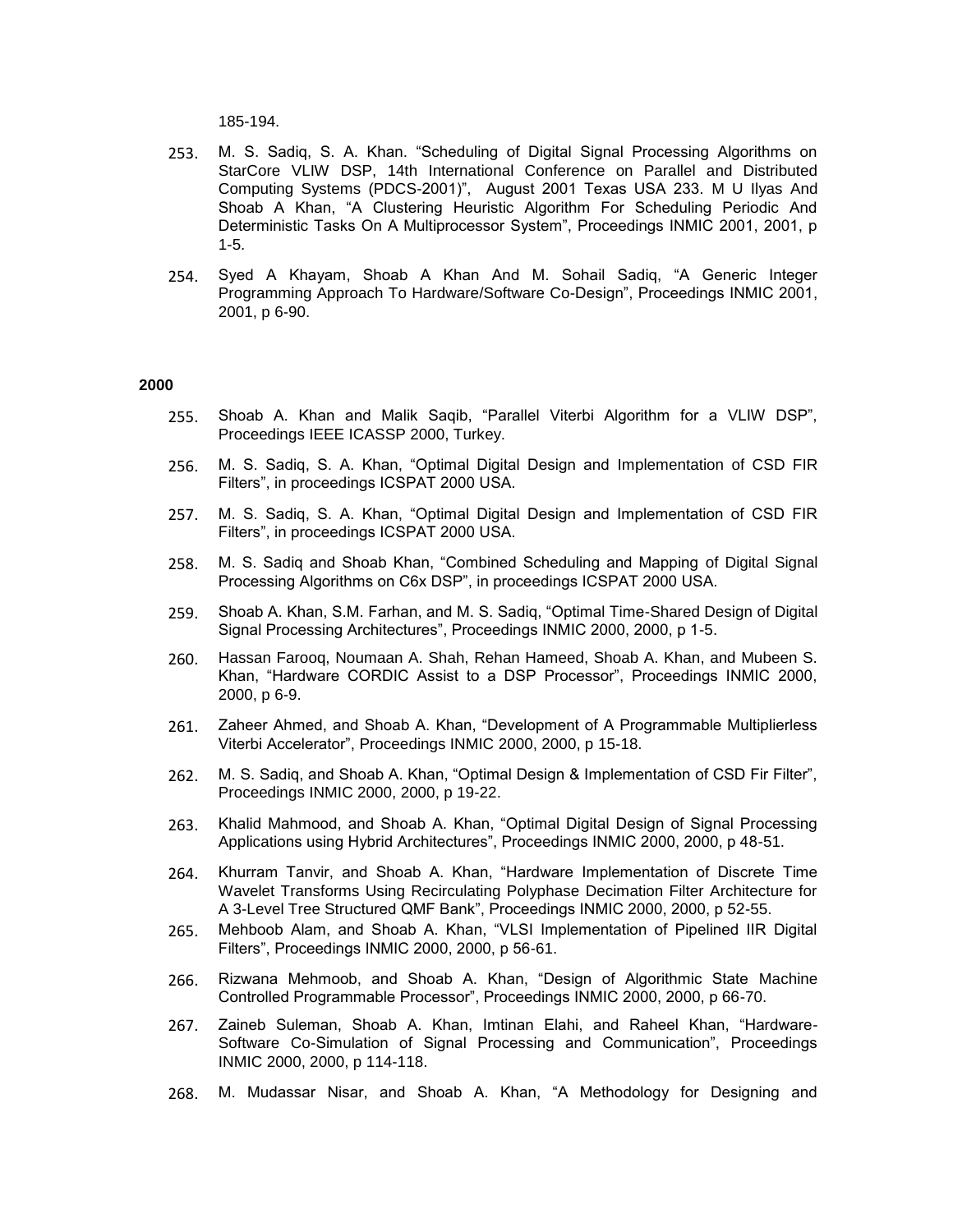Verification of Digital Down Converter", Proceedings INMIC 2000, 2000, p 222-225.

- 269. Zaheer Ahmed, and Shoab A. Khan, "Development of Complex Architectures Using ERTL Language", Proceedings INMIC 2000, 2000, p 226231.
- 270. Z. Ahmed, S. A. Khan, "Design and Implementation of Complex Architectures using ERTL", in proceedings ICSPAT2000 USA.
- 271. M. Farooq, S. Khan, R. Khan, Z. Suleman, "BURAQ: A DSP Development Framework", in proceedings ICSPAT2000 USA.

#### **1998-1999**

- 272. M. S. Sadiq and Shoab Khan, "Scheduling and Mapping of Digital Signal Processing Algorithms on C6x DSP", Proceedings 33rd Asilomar Conference, 1999, USA **1998.**
- 273. M. Sadiq and S. Khan, "Hardware/Software codesign of application specific signal processing systems", proc. in INMIC'98 Conference, pp. 140, November 1998.
- 274. K. Iqbal and S. Khan, "Parallel Mapping of Hopfield Neural Networks on an SIMD Super Computer," proc. in INMIC'98 Conference, pp. 141, November 1998.
- 275. D. Habib and S. Khan, "Parallel mapping of digital signal processing algorithms on a VLIW architecture," in Proc INMIC'98 Conference, pp. 7-11, November 1998.
- 276. J. Sultan, S. Khan, S. Aziz, and A. Baig, "Verification and Design Environment for Timing & Phase Recovery in a Satellite Burst Demodulator," in Proc. INMIC'98 Conference, pp. 38-43, November 1998.
- 277. S. Ahsan, M. Saqib, and S. Khan, "Design and implementation of FEC encoders and decoders for wireless & satellite data transmission applications," in Proc INMIC'98 Conference, pp. 2-6, November 1998.
- 278. M. Khan, H. Farooq, and S. Khan, "Hardware Software Implementation of Direct Digital Frequency Synthesizer," in Proc. INMIC'98 Conference, pp. 32-37, November 1998.
- 279. M. Khan, H. Farooq, and S. Khan, "Digital design of a universal modulator," in Proc. IEEE Fast'98.
- 280. D. Habib and S. Khan, "VLIW architecture in high rate digital communication," in Proc. IEEE Fast'98.
- 281. A. Nadeem and S. Khan, "Four Dimensional Trellis-Coded-Modulation," in Proc. IEEE Fast'98.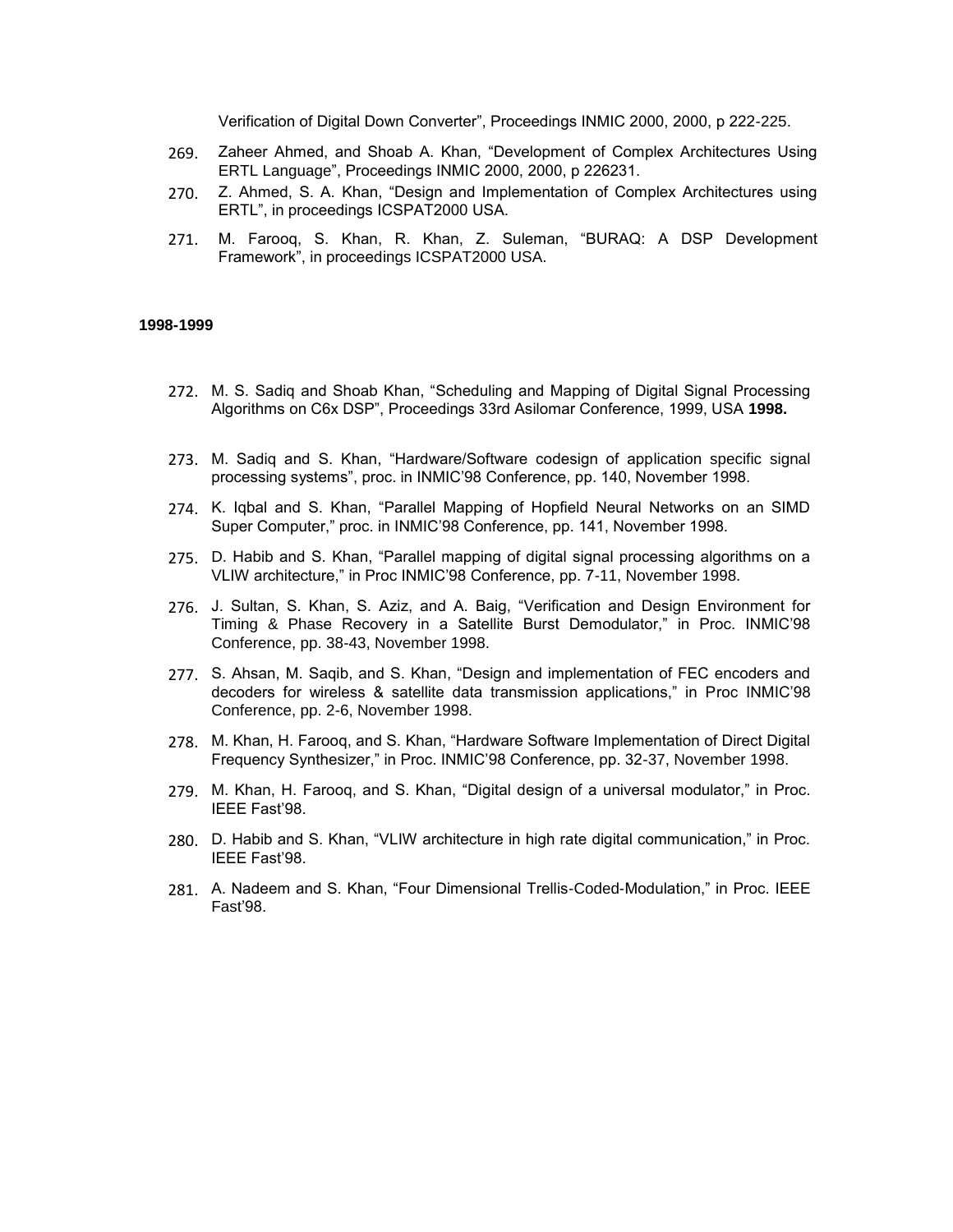# **1997**

282. M. Sadiq and S. Khan, "Optimal mapping of DSP algorithm onto a VLIW Architecture," in Proc. 1st Comsats National Conference on Mathematical molding 1997.

#### **1995**

- 283. S. Khan and V. Madisetti, "High performance signal processing on DSPbased Multiprocessors," in International Conference on Parallel and Distributed Processing Techniques and Applications (PDPTA'95), November 95, USA.
- 284. S. Khan and V. Madisetti, "Parallel mapping of back propagation algorithm for mesh signal processor," in IEEE Workshop on Neural Networks for Signal Processing (NNSP'95), September 95, USA.
- 285. S. Khan and V. Madisetti, "System partitioning for MCMs for low power," IEEE Design and Test, pp. 41--52, Vol 12, March 1995, USA **1994.**
- 286. S. Khan and V. Madisetti, "Signal and Image Processing in C on a MeshBased SIMD Supercomputer", Technical Report Analog Devices Inc 1994.
- 287. S. Khan and V. Madisetti, "Yield-based partitioning strategies for MCM and ASEM Design," in Proc. IEEE Multi-Chip Module Conference, pp. 144-149, 1994, USA.

# *PhD Thesis Supervised*

- 1. Shahid Mehmood Khan Particle Swarm Optimization as Hardware-Oriented Meta-Heuristic for Image Analysis
- 2. Hamid Mehmood Allah Ditta Kambo Optimization Techniques for Throughput Enhancement in FPGA Specific Designs
- 3. Aqib Pervaz Optimized Implementation across Slice Fabric on FPGA
- 4. Mudassir Cheema Cooperative Diversity for OFDM System
- 5. Usman Akram Automated Detection and Grading of Diabetic Retinopathy from Digital Retinal Images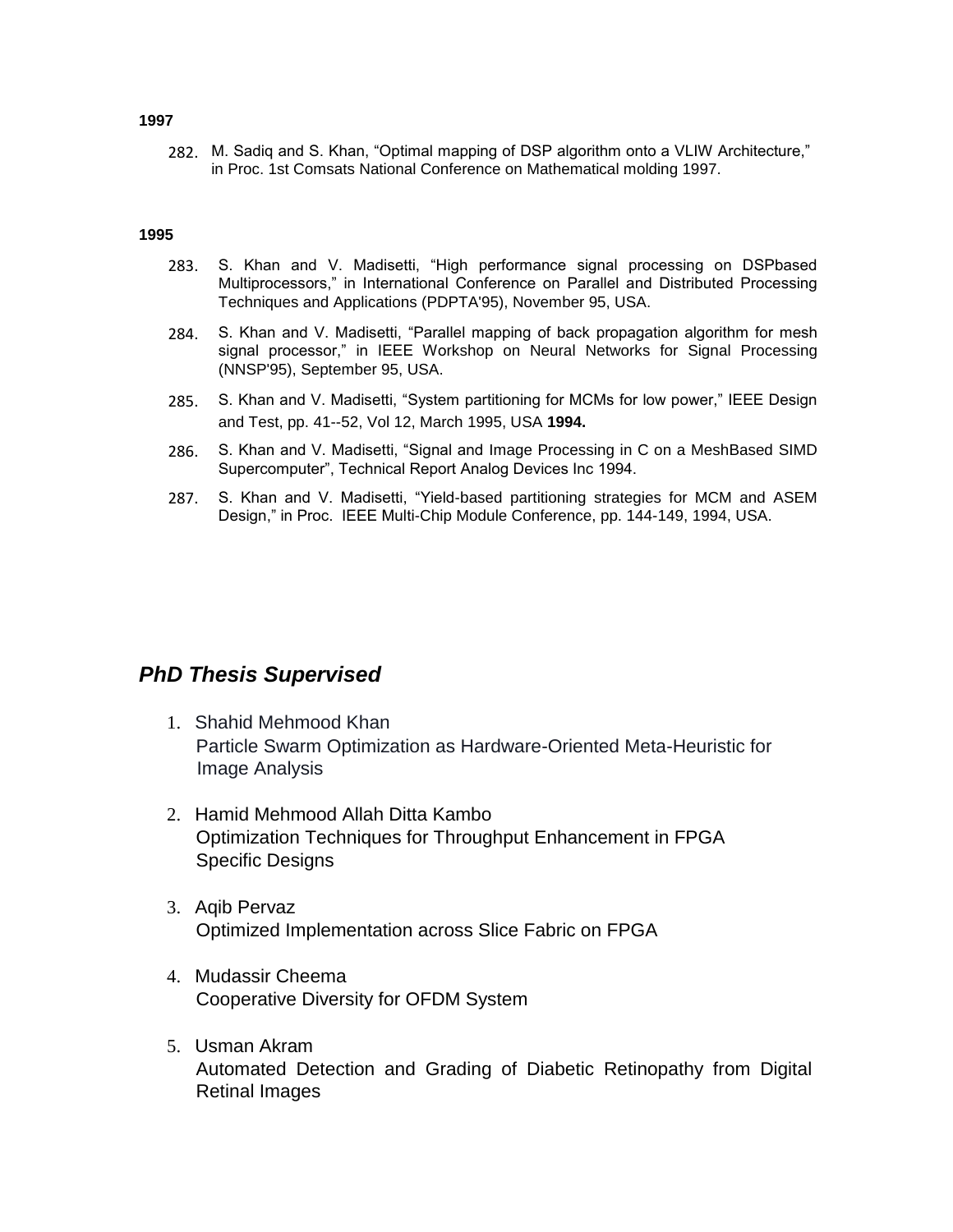6. Asad Waqar Malik

Network Enabled Distributed Modeling and Simulation for Mission Critical Applications.

- 7. Adeel Akram Dynamic Task Scheduling and Routing Algorithms for Heterogeneous Mobile Ad-hoc Computing Clusters
- 8. Hassan Islam Sensing nodes for Intrusion Detection
- 9. Rizwana Mehboob Efficient Architectures for High Speed Lossless Data Compression and FIR Filter Implementation
- 10. Atif Bin Mansoor Directional and Multi-resolution Analysis in Pattern Classification
- 11. Wasi Haider Butt Analysis, event and group prediction of terrorist networks using computing techniques
- 12. Sajid Gul Khawaja NOC based Architecture Design for Data Mining

# *MS Thesis Supervised*

More than 100 theses supervised

# *Members of Executive Bodies and Committees*

- **1.** Chairman Pakistan Association of Software Houses, P@SHA, (more than 500 companies are member or P@SHA)
- **2.** Member Pakistan Software Export Board (PSEB), the Board is Chaired by Minster for IT Government of Pakistan
- **3.** Member Board of Directors Services Council, the Board is Chaired by Minster Commerce
- **4.** Member Board of Director of Export Promotion Fund (EPF), the Board is Chaired by Minster of Commerce
- **5.** Member National Computing Education Accreditation Council (NCEAC)
- **6.** Member National Curriculum Revision Committee (NCRC)
- **7.** Member Board of Trustees Engineering Education Trust
- **8.** Member Board of Trustees Endowment fund UET Taxila